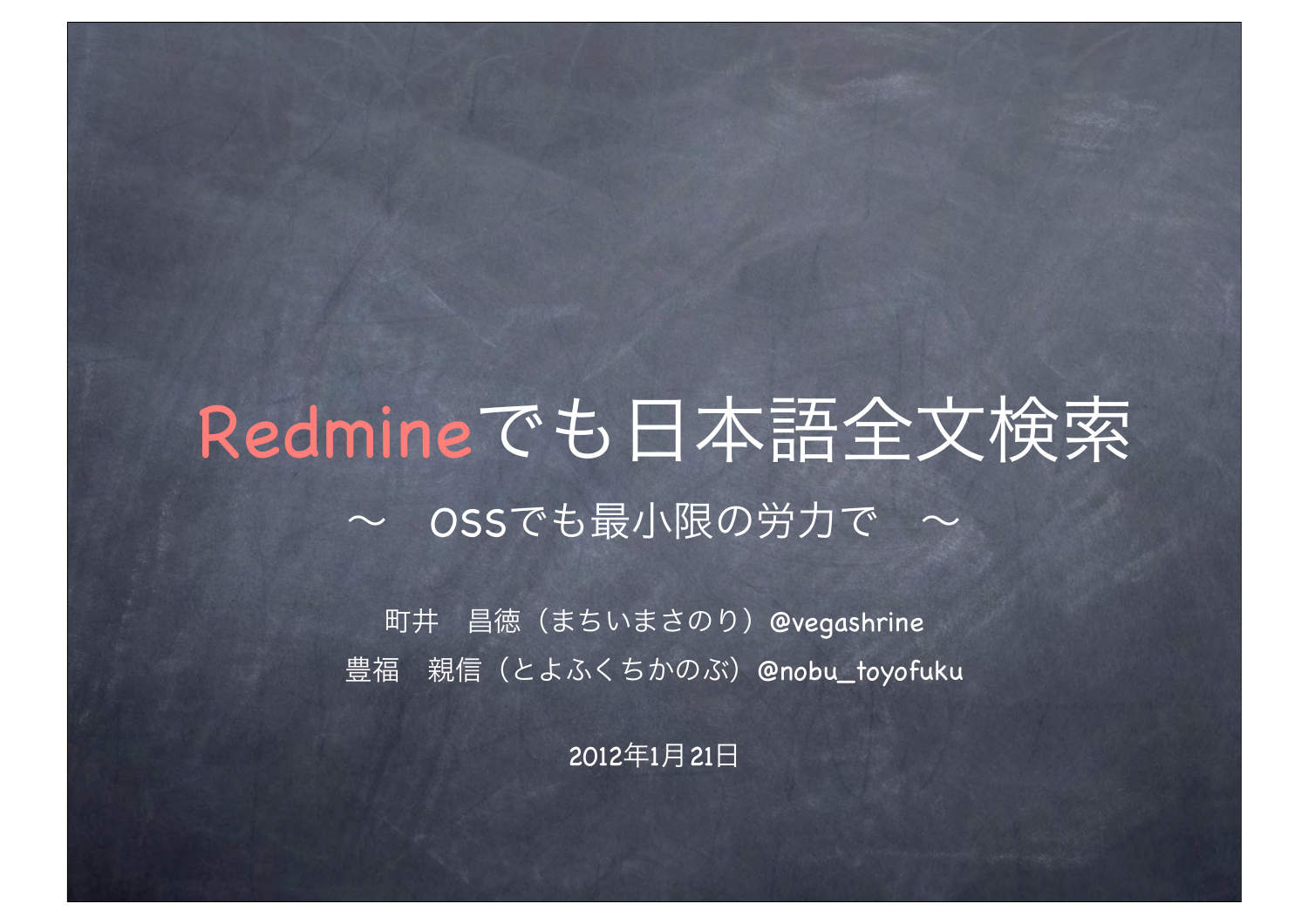# ちょっと前置きを

私はRedmineをアジャイル開発専用のツールと は考えていない.

● チケット駆動型のサポートツールとして、機 能仕様はピッタリこないが、その設計コンセ プトは運用業務にも使えると思っている.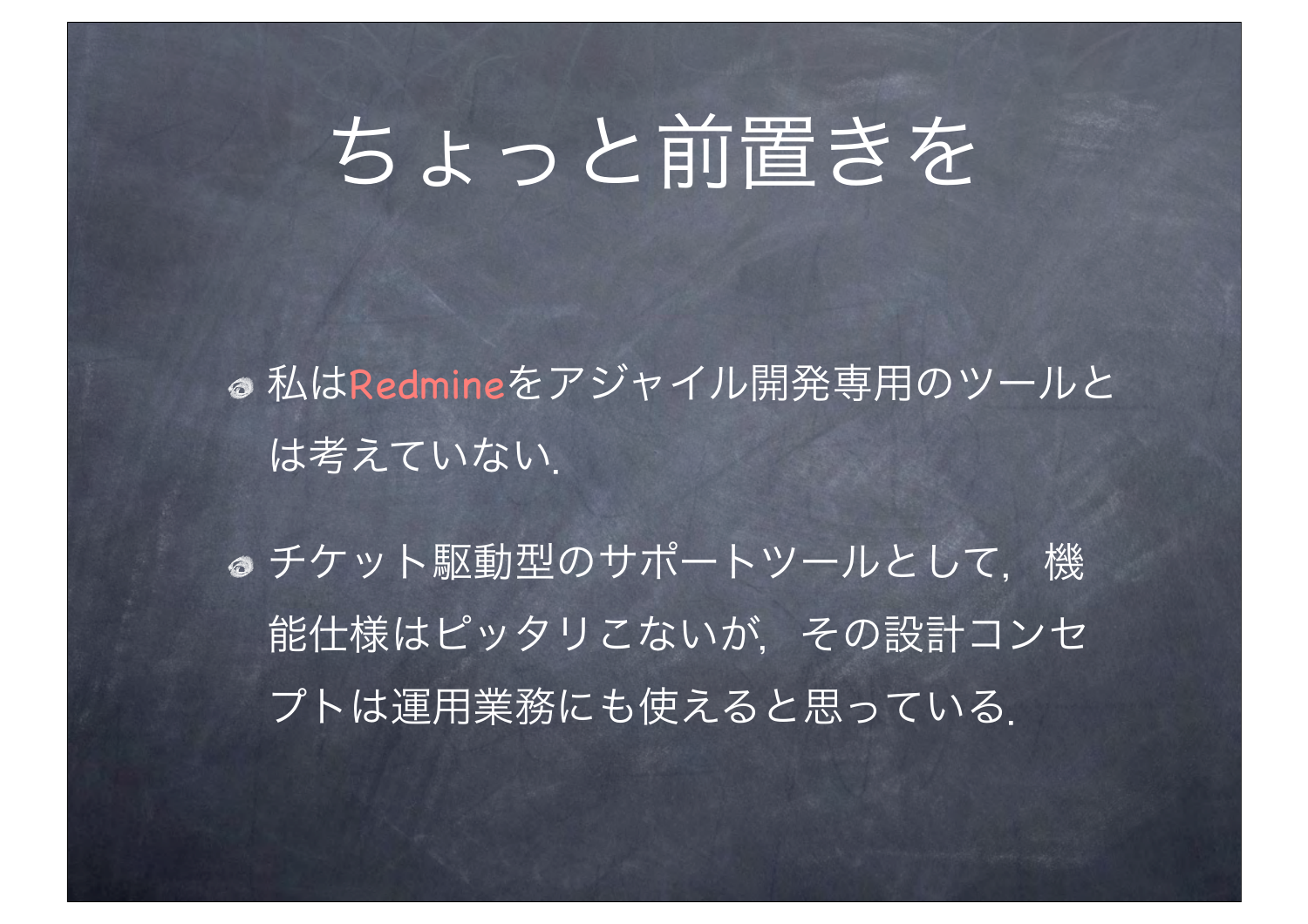## Redmineへ統合の是非

既存のシステムもあるのに,文書管理を Redmineへ統合するのはナゼ?

●何かしらの統合は必要である. (論を待たない)

●実はOSS版ITILツールとして、なかなかいい 線をいっている.既存システムを置き換える ポテンシャルがある.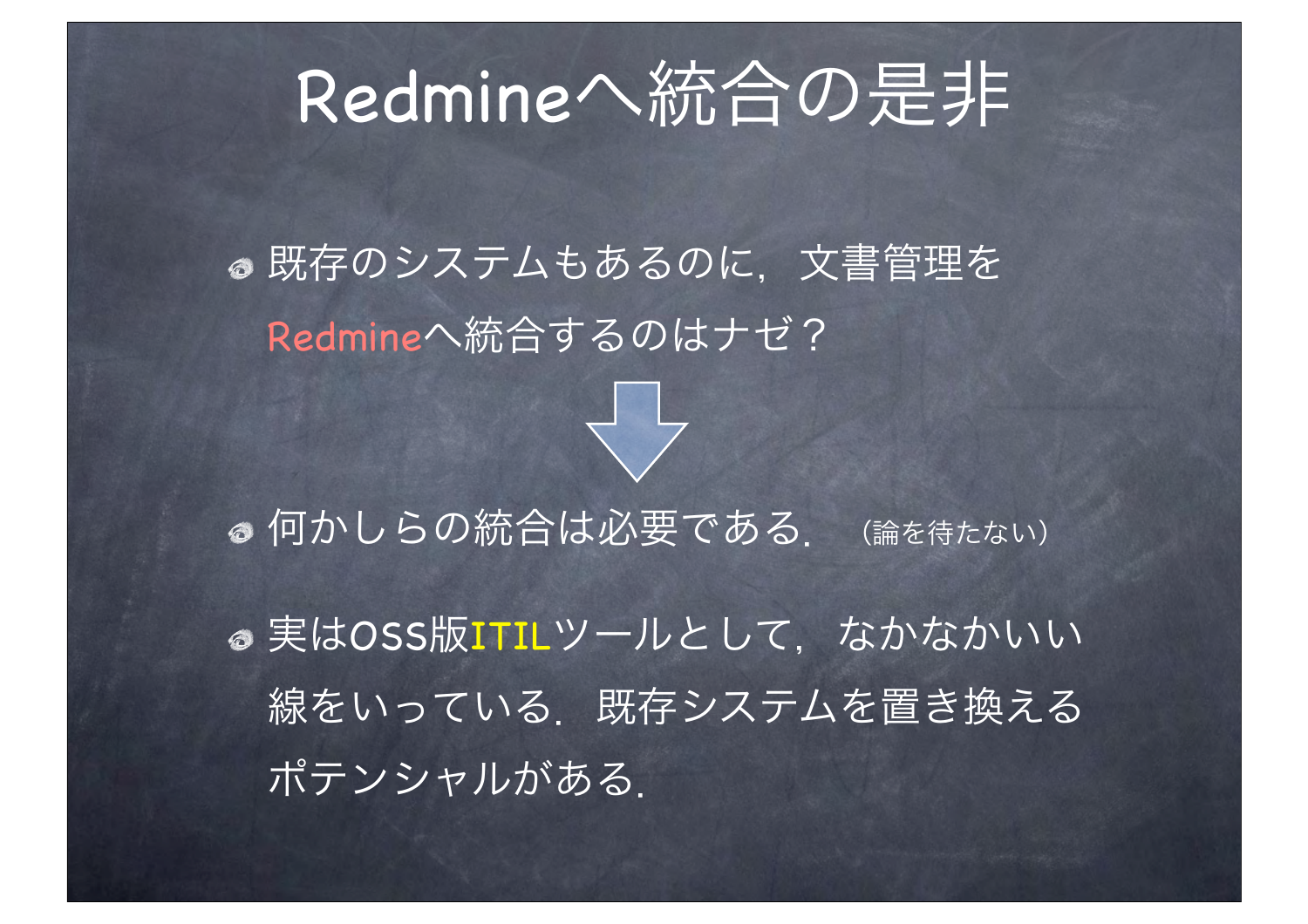# ITILって何? なぜRedmineがいいの? すべてはサービスであり,プロセスとしてそ のライフサイクルが管理される.

●商用のITILツールもチケット駆動型, しかも 機能てんこ盛り!でも技術が旧くて、拡張の 柔軟性に欠ける. (オプションを追加して統合化とは,まさに殿様仕様)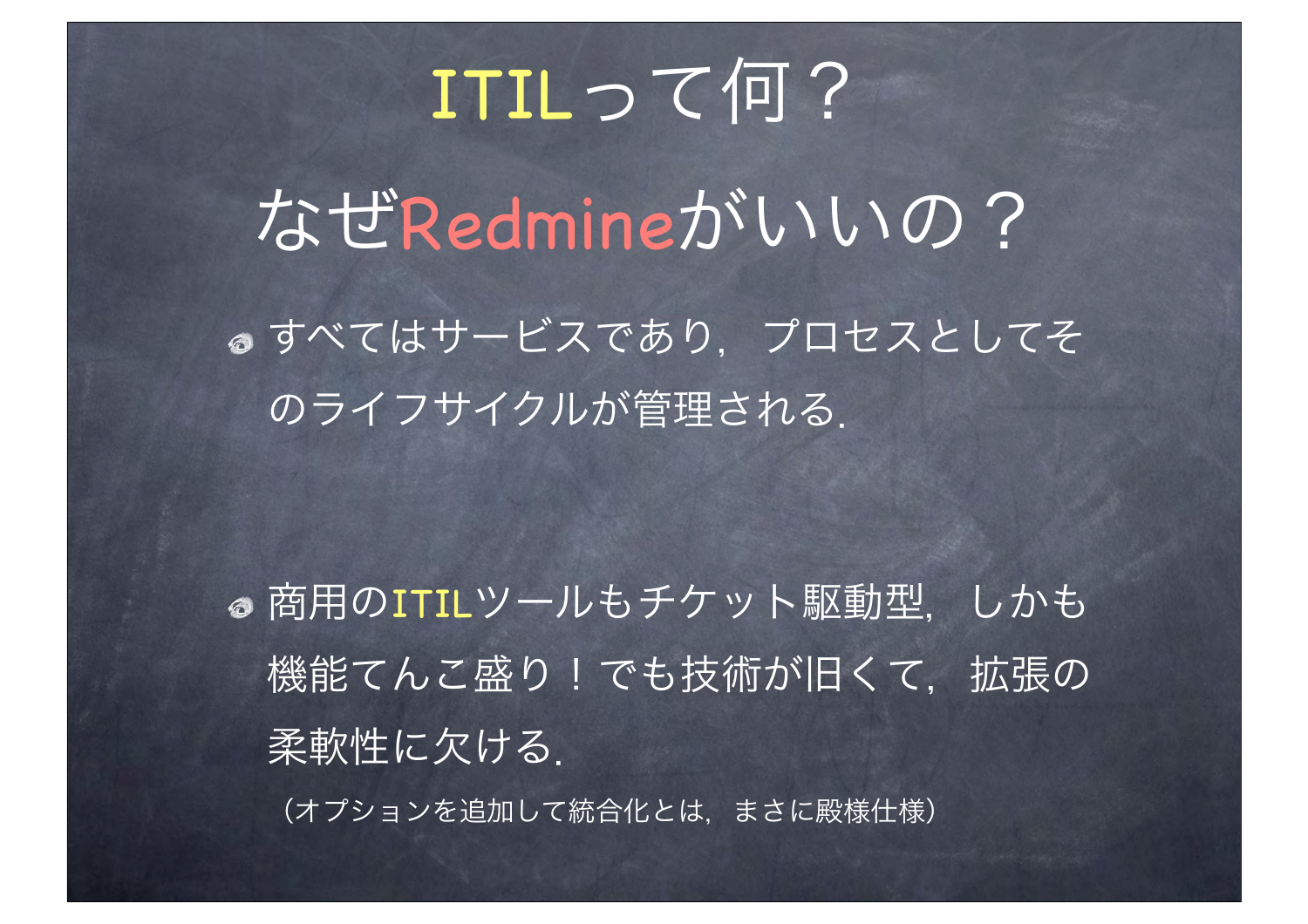## ...というわけで運用現場へ導入したら...

「状況の共有」に大きな進展あり! (チーム全員がチーム内の状況をくまなく把握する方向へ収束した)

### ●さらに欲が出て、「情報の共有」にも使いたい!



● 結局, Redmineへ統合化するハメに.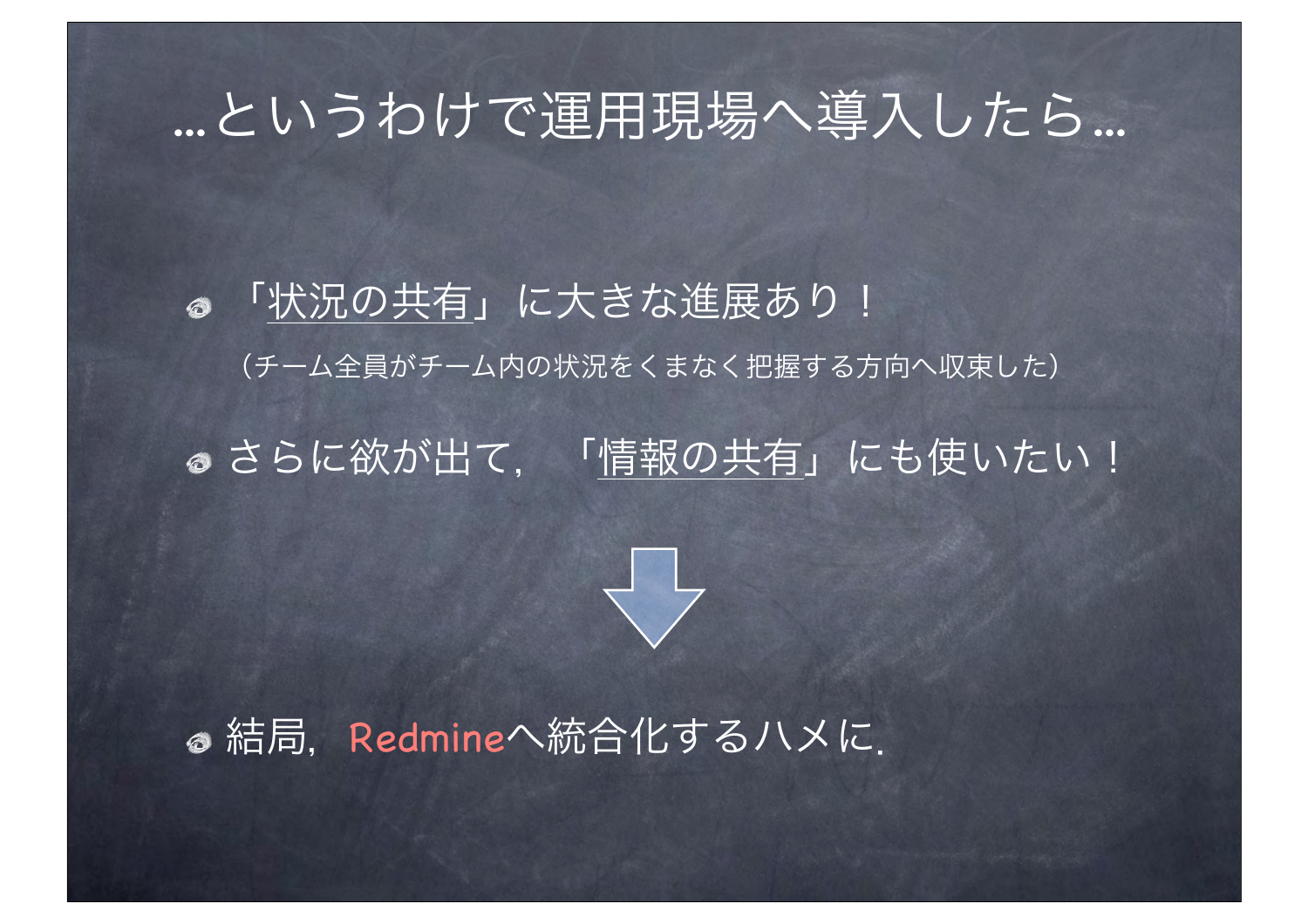# Redmineの文書管理は変?

### ● 文書, ファイル, リポジトリ…って, よくわらん!

(redmine.jpの説明を読んでも使い分けがイマイチわかりません)

そこで一元化するプラグインDMSFが開発されたらしい.

● でも, 検索エンジンのXapianは日本語には対応しないという, 悲しい現実.

Hyper Estraierという有名な検索エンジンがDMSFでも利用できるか?

**◎** コードの修正は意外と簡単, ありがとう!>DMSFの作者さん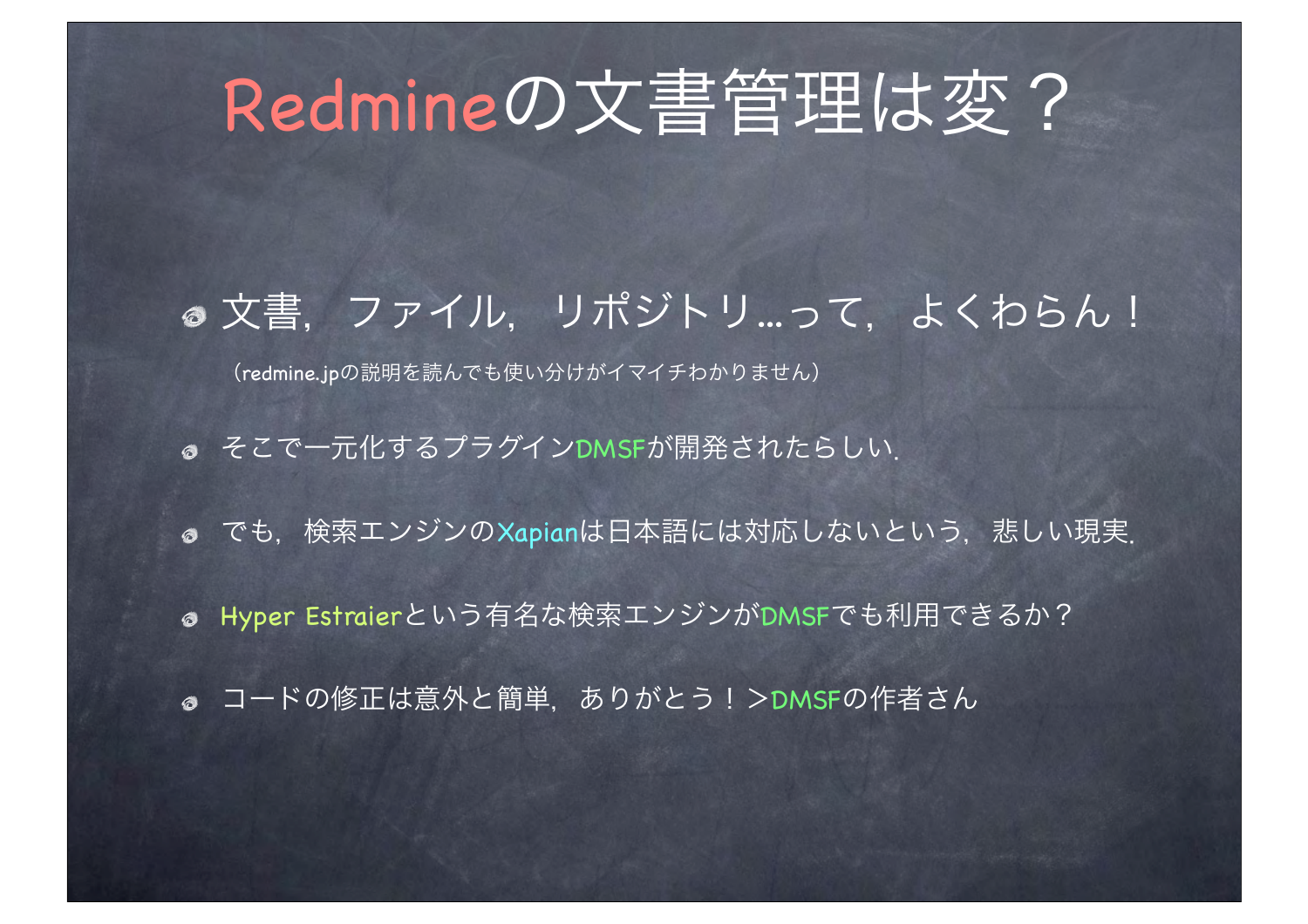## ...しかし根本的な解決ではない

### DMSFのバージョンアップに(永遠に)追随し なければならない.



●多バイト言語の文書管理を新たに考えなくて は...(今後の課題)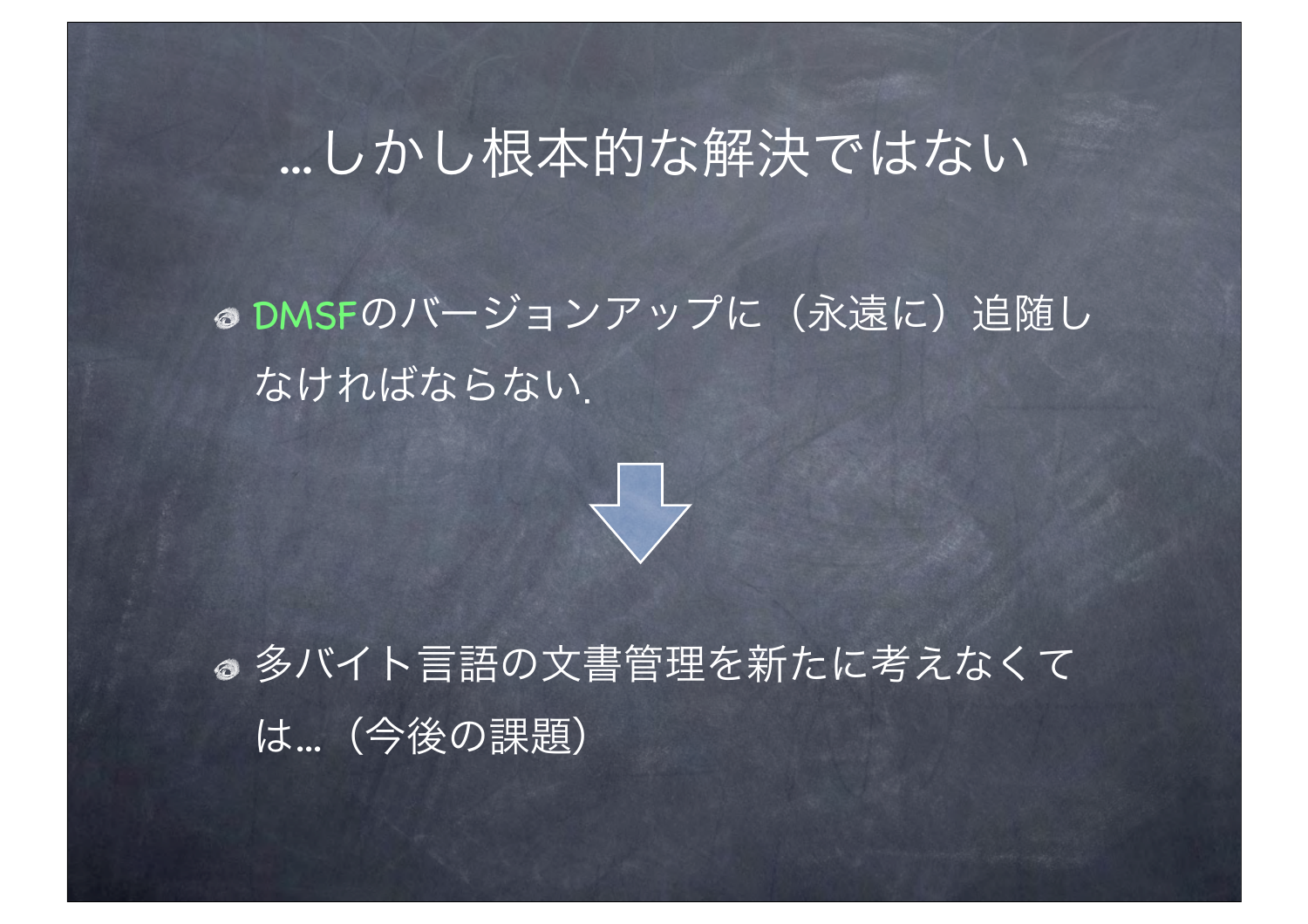## DMSFの修正方針

できるだけ少々の変更で ●でも構造(アルゴリズム)を変えたくない ● でも可読性を著しく下げたくない



●各人各様の修正があり得るので、今日は参考 情報とする.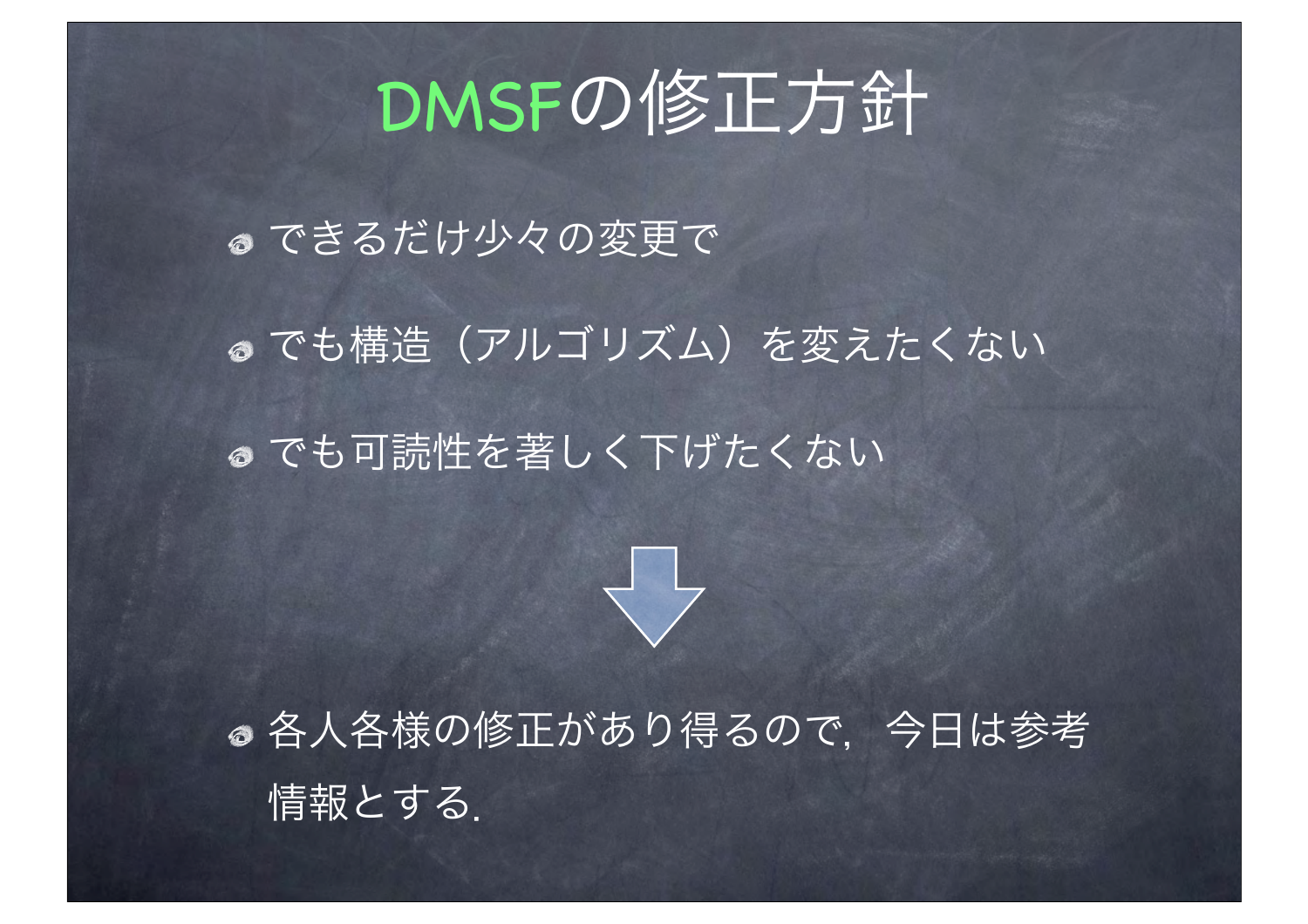## それよりもっと厄介な問題が...

● MS-Office等のファイルを対象にした、日本語平文 を抽出する機能について,Linux上のOSSのパッ ケージというものが存在しない. (もちろん商用はあるし、Windows版ならばある)

当該環境をOOSで構築するのが一苦労. 各種ライブラリのバージョンを調整するところで十人中十人が躓くハズ.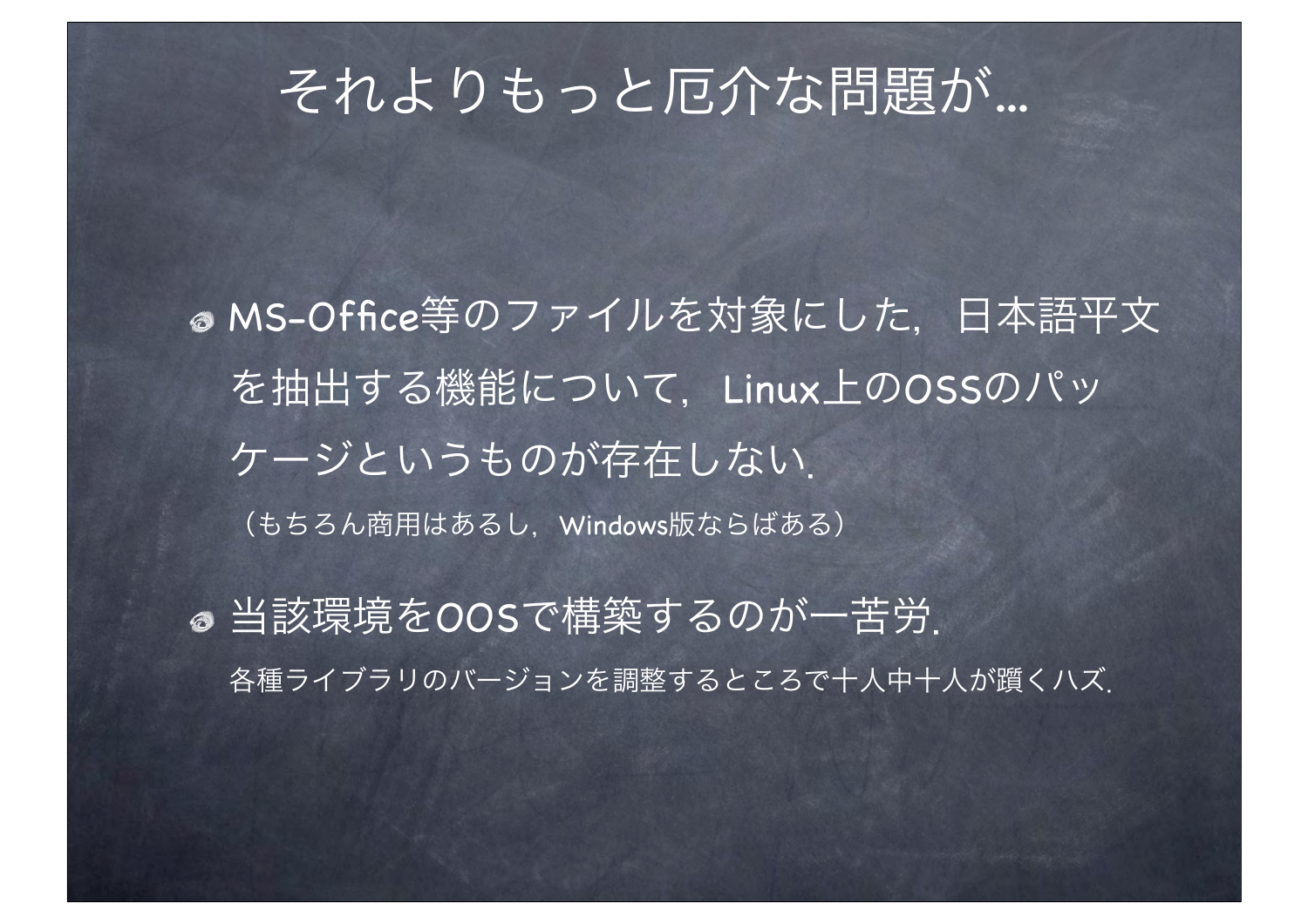# テキスト抽出に2つの道が

### o OpenOfficeサーバーに抽出させる. でもOpenOfiiceのバージョンがどんどん上がっていくし,将来性が...

### 既に枯れた各種コマンドを利用する.

だ.

### 今回は「枯れたコマンド」という安全パイを選ん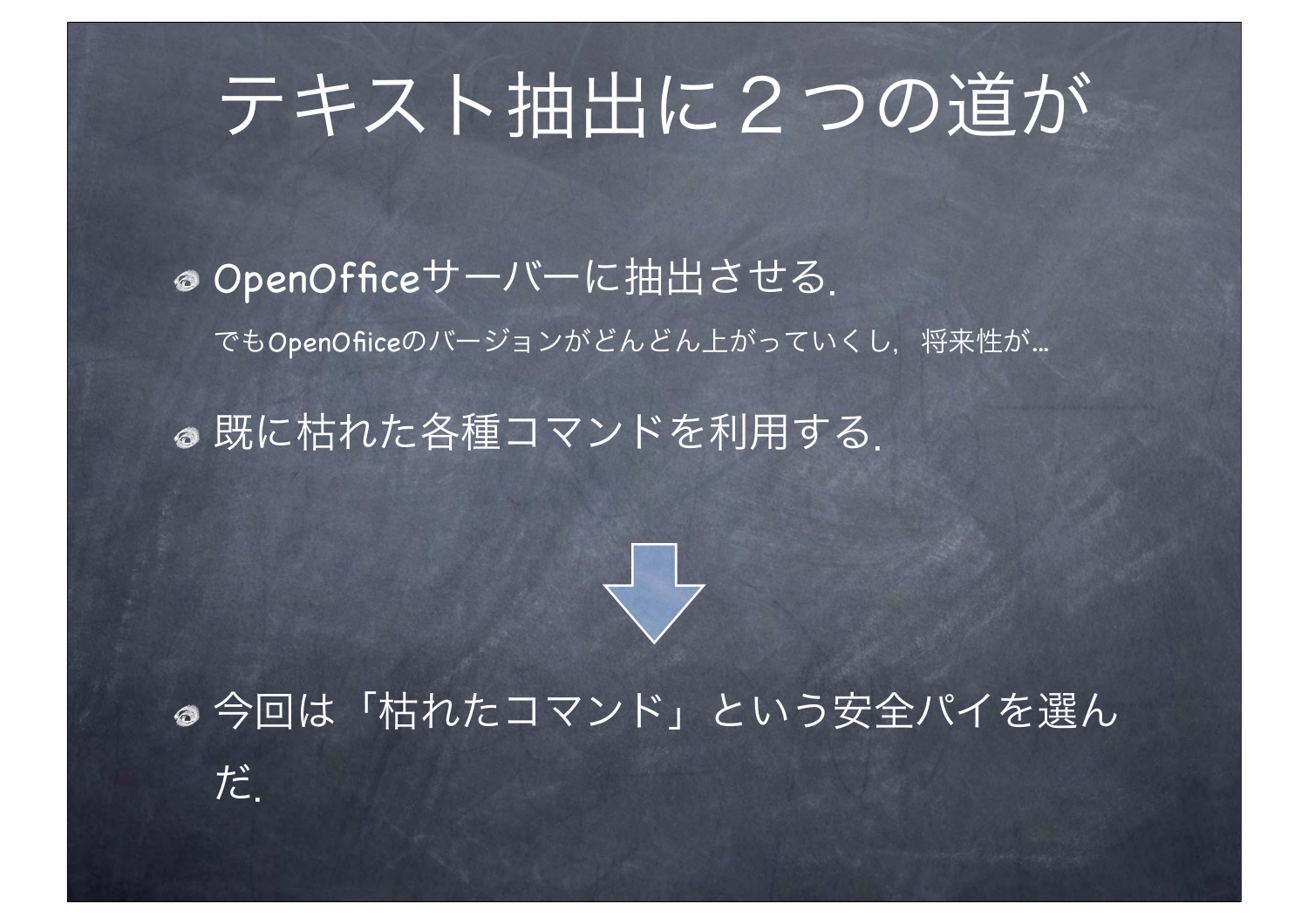# ライブラリを調整する方針

### ●全てをソースコードからビルドする!

OSが旧くなるほど試行錯誤が多くなり,苦労が多い.

# or-labsのwiki (ノウハウ)へ書き留めたので、読んで

下さい. (http://www.r-labs.org/projects/r-labs/wiki/) (CentOS 5.6を想定している)

#### ノウハウ

- ◆ プラグインのインストール方法
- ◆ NetBeansでプラグイン開発
- ◆ Rails を知らない人のための Redmine プラグイン開発ガイド
- ◆ プラグイン Tips
- Redmine 0.8.5からtrunkにアップグレードする
- ◆ 日本語化されていないプラグインを使う
- プラグインをgem化する
- ◆ GMailのSMTPサーバをRedmineで使う
- ◆ レンタルサーバでRedmineを構築する
- ◆ 日本語全文検索の環境づくり
- ◆ Rubyアプリケーションから利用する検索エンジン Hyper Estraier のインストール
- ◆ プラグインXapian search pluginの検索エンジンをHyper Estraierへ替える
- ◆ プラグインDMSFの検索エンジンをHyper Estraierへ替える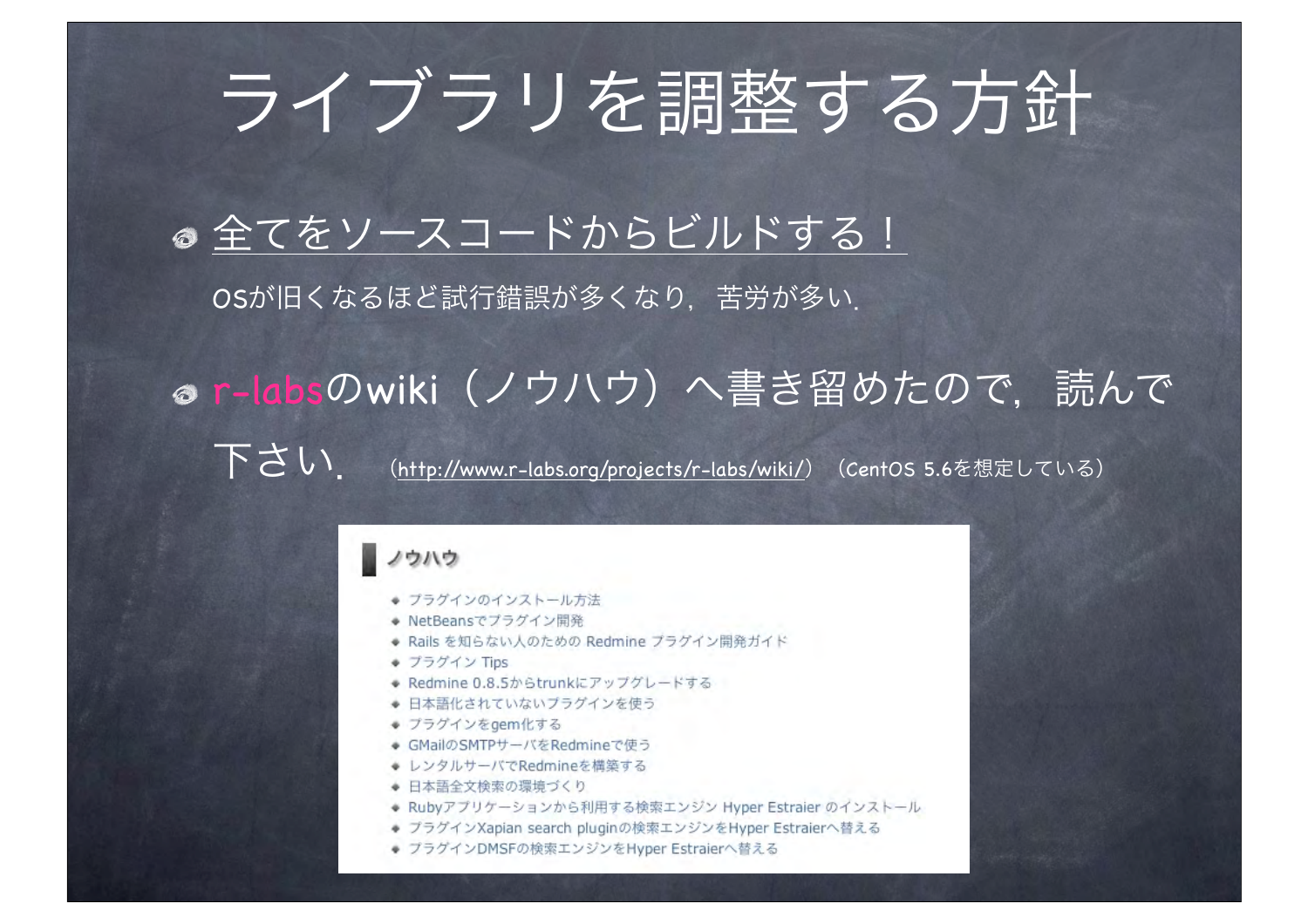## 取り組む要点をまとめると...

ファイルから文字列を抽出する環境づくり Hyper Estraierのインストール DMSFのコードを修正

● インデックス作成を仕掛ける. (cron等)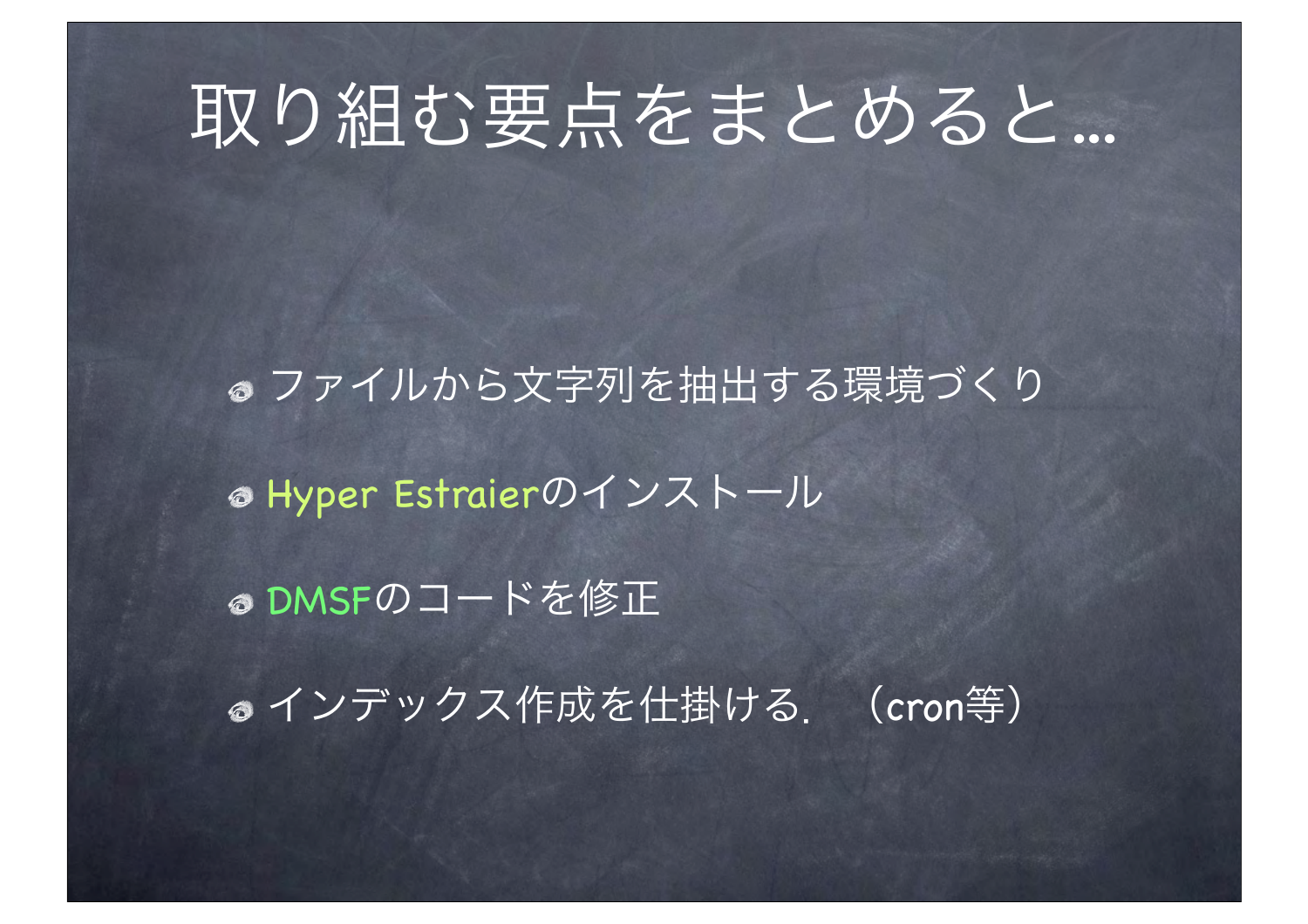# 文字列抽出の環境づくり

PDF GNU PDFプロジェクトの成果を取り入れる.

### ●オフィス文書

GNOMEプロジェクトのうち, GNOME Officeの成果を取り入れる. (OSが旧い場合は,ここが一番難易度が高いかも)

### PowerPoint

基本的にxlhtmlプロジェクトの成果を取り入れるが、安定させるためには、修 正パッチが必要. (修正コードは日本の方による)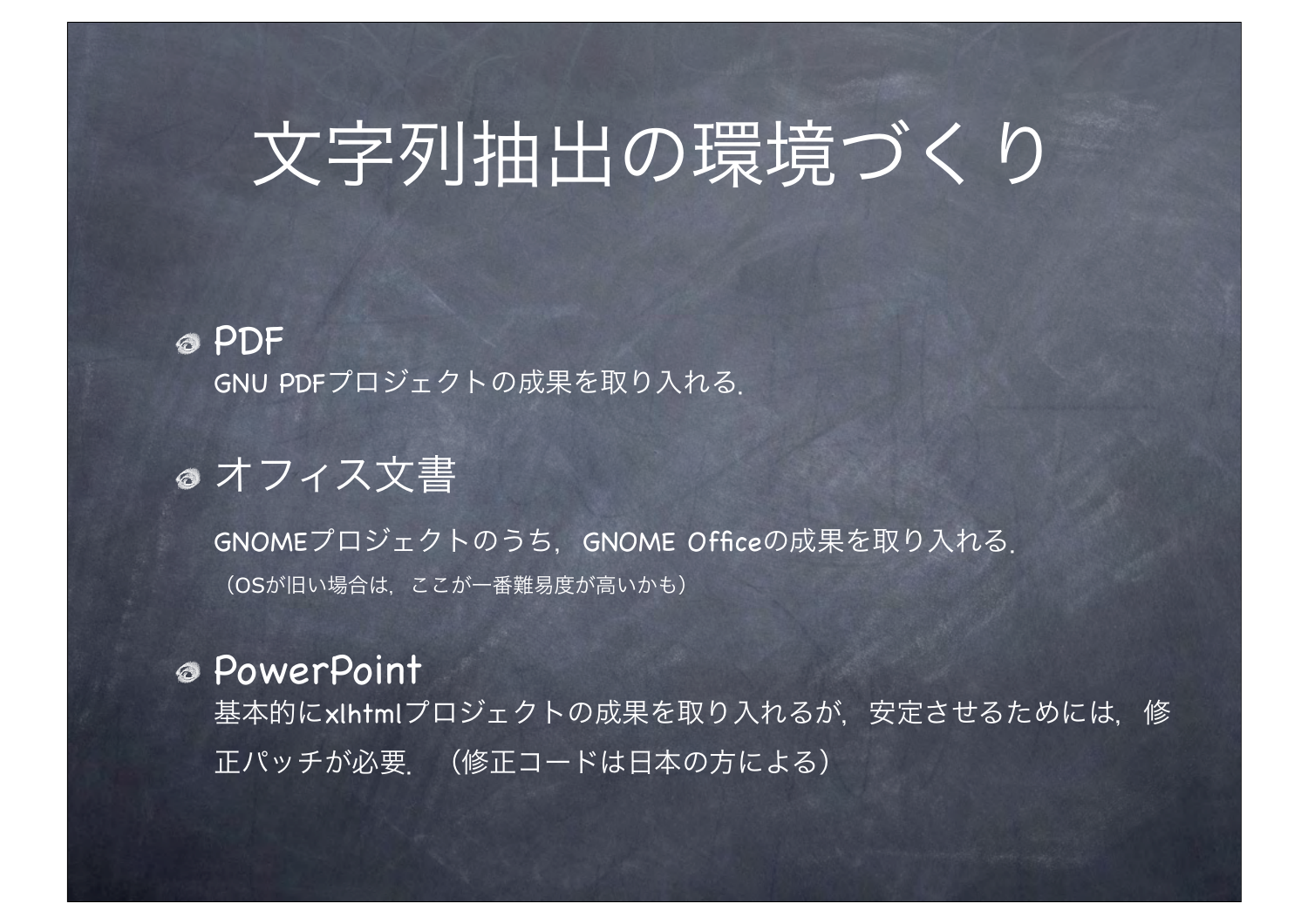# ビルドのポイント

パッケージの管理を徹底(Paco を利用) ● インストール場所の徹底. (/usr/local) ● 環境変数やコンパイル・オプションの適切な設定 (PKG\_CONFIG\_PATH や LD\_LIBRARY\_PATH, --disable-xxx) ●ライブラリ等は安定版を. (新しすぎない)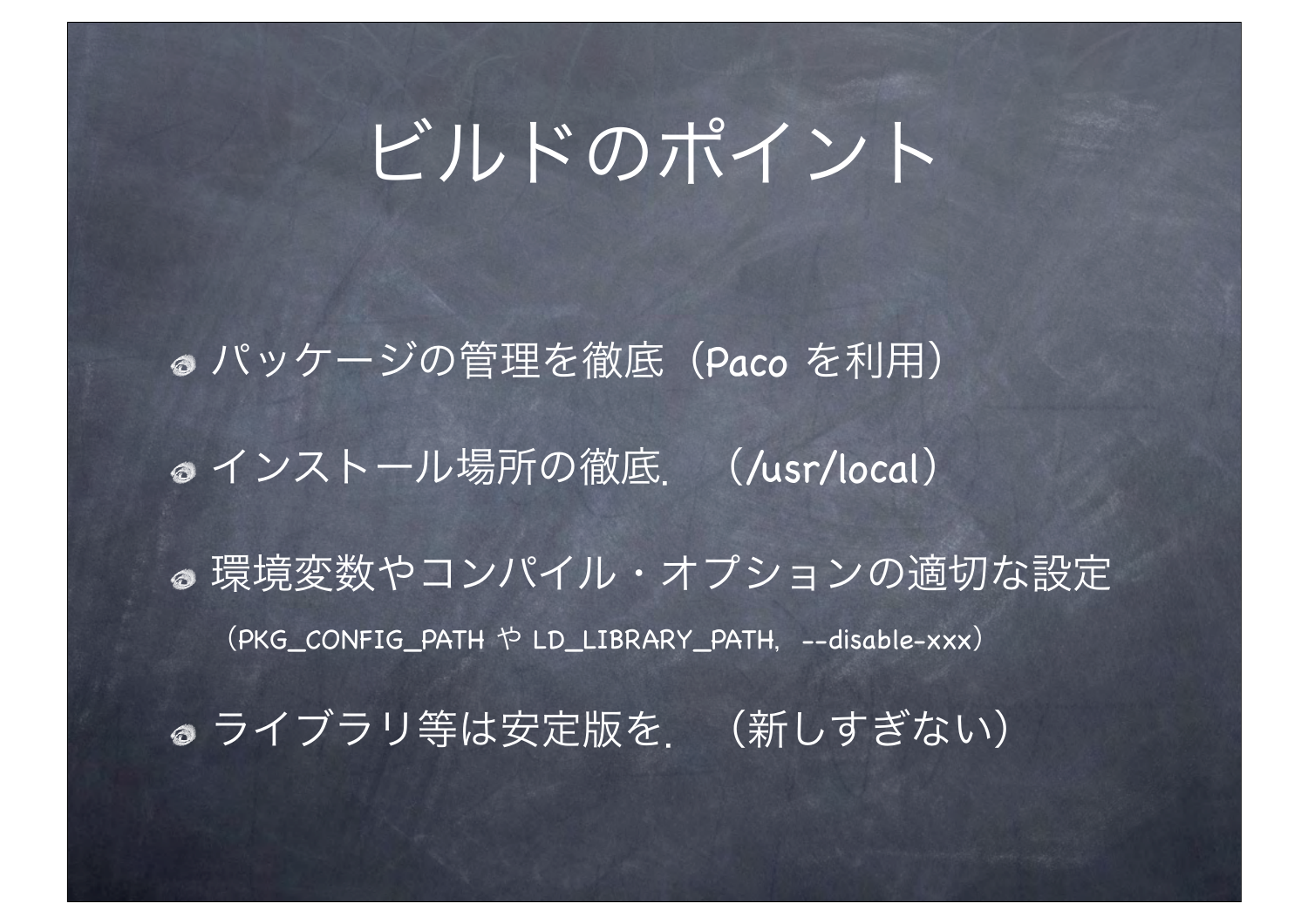### Paco (インストールしたライブラリの管理)

### ● Wikiに書かなかったことが...

\$ pwd /usr/local/src/paco-2.0.9  $$ env$ 

PKG\_CONFIG\_PATH=/usr/local/lib/pkgconfig:/usr/lib/pkgconfig LD\_LIBRARY\_PATH=/usr/local/lib:/usr/lib

\$ ./configure --prefix=/usr/local --dsiable-gpaco \$ make \$ sudo make install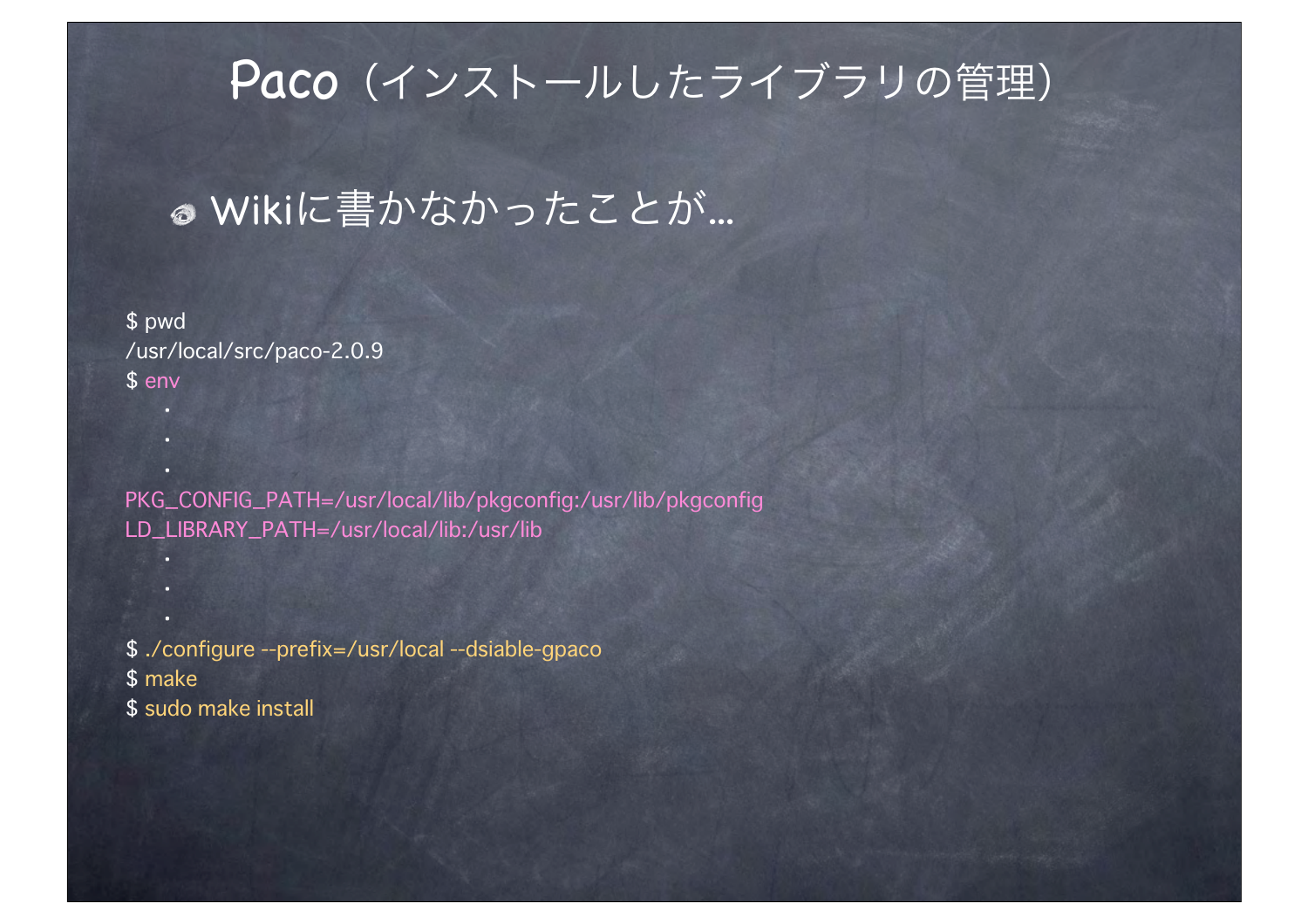### Paco (インストールしたライブラリの管理)

\$ pwd /usr/home/taro/fontconfig-2.5.91 \$ env PKG\_CONFIG\_PATH=/usr/local/lib/pkgconfig:/usr/lib/pkgconfig ./configure --prefix=/usr/local \$ make \$ sudo paco -D make install  $\mathfrak{L}$  $$$  paco -a fontconfig-2.5.91

\$ paco -f fontconfig-2.5.91 fontconfig-2.5.91: /usr/local/bin/fc-cache /usr/local/bin/fc-cat /usr/local/bin/fc-list /usr/local/bin/fc-match /usr/local/etc/fonts/conf.avail/10-autohint.conf /usr/local/etc/fonts/conf.avail/10-no-sub-pixel.conf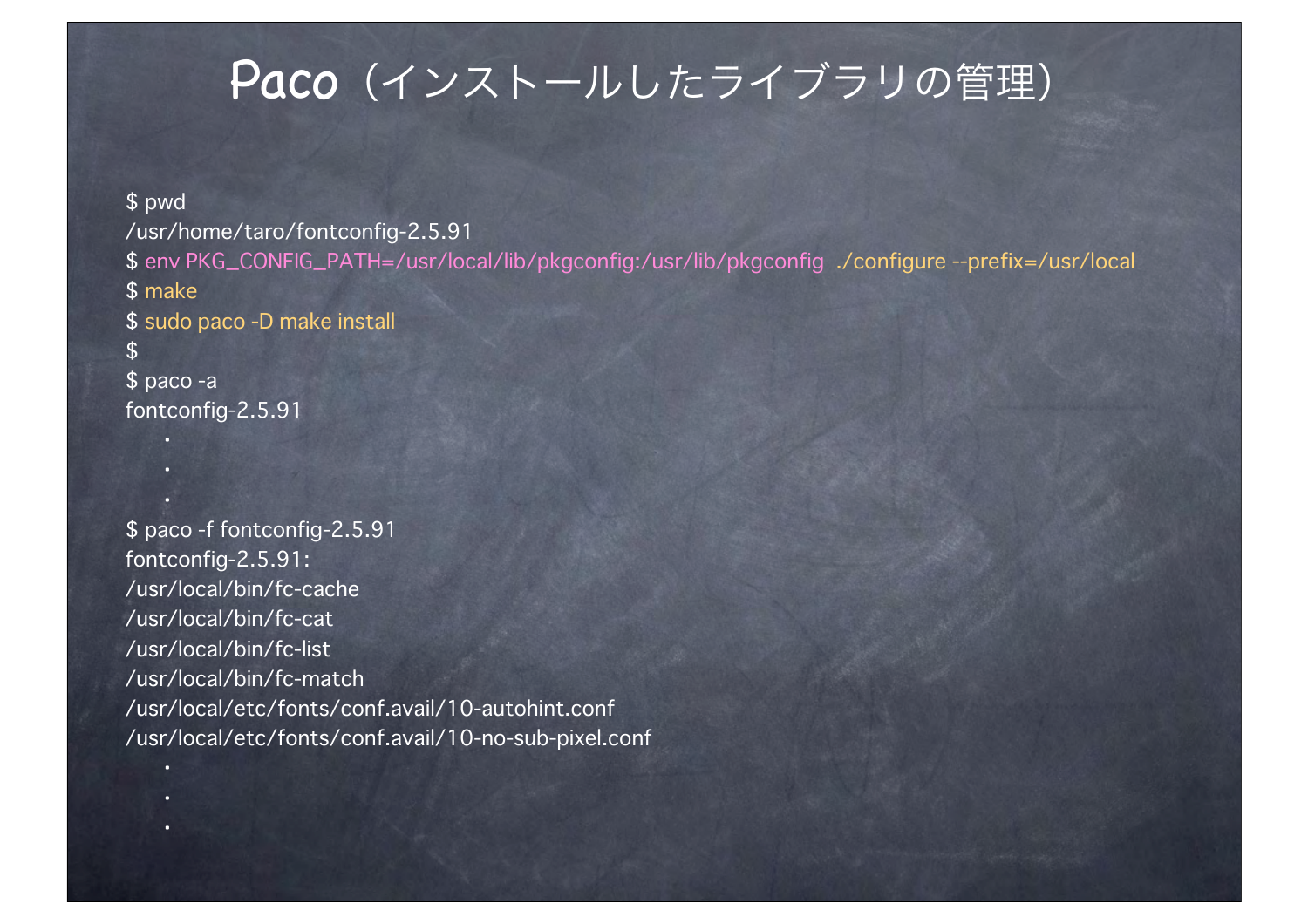# OSやライブラリのバージョンに 左右されるビルド

- r-labsのWikiへ記述したものは、CentOS 5.6以上の例である.
- CentOS 5.6より旧いと、試行錯誤がさらに増えることを覚悟せよ.
- GTK+ライブラリは中心的存在. (http://www.gtk.org/download/linux.php) 必要最小限のインストールが事実上, 不可能. GTK+ 3.0は他ライブラリとのすり合わせが難しいので、2.xへ下げる.

#### **Older Versions**

Some applications still require GTK+ 2, an older stable version of GTK+. You can have the run-time and development environments for GTK+ 3.x, GTK+ 2.x and GTK+ 1.2 installed simultaneously on your computer.

Version **Packages**  $GTK + 3.0$ Sources  $GTK + 2.24$  Sources  $GTK+2.20$ Sources  $GTK + 2.18$  **E** Sources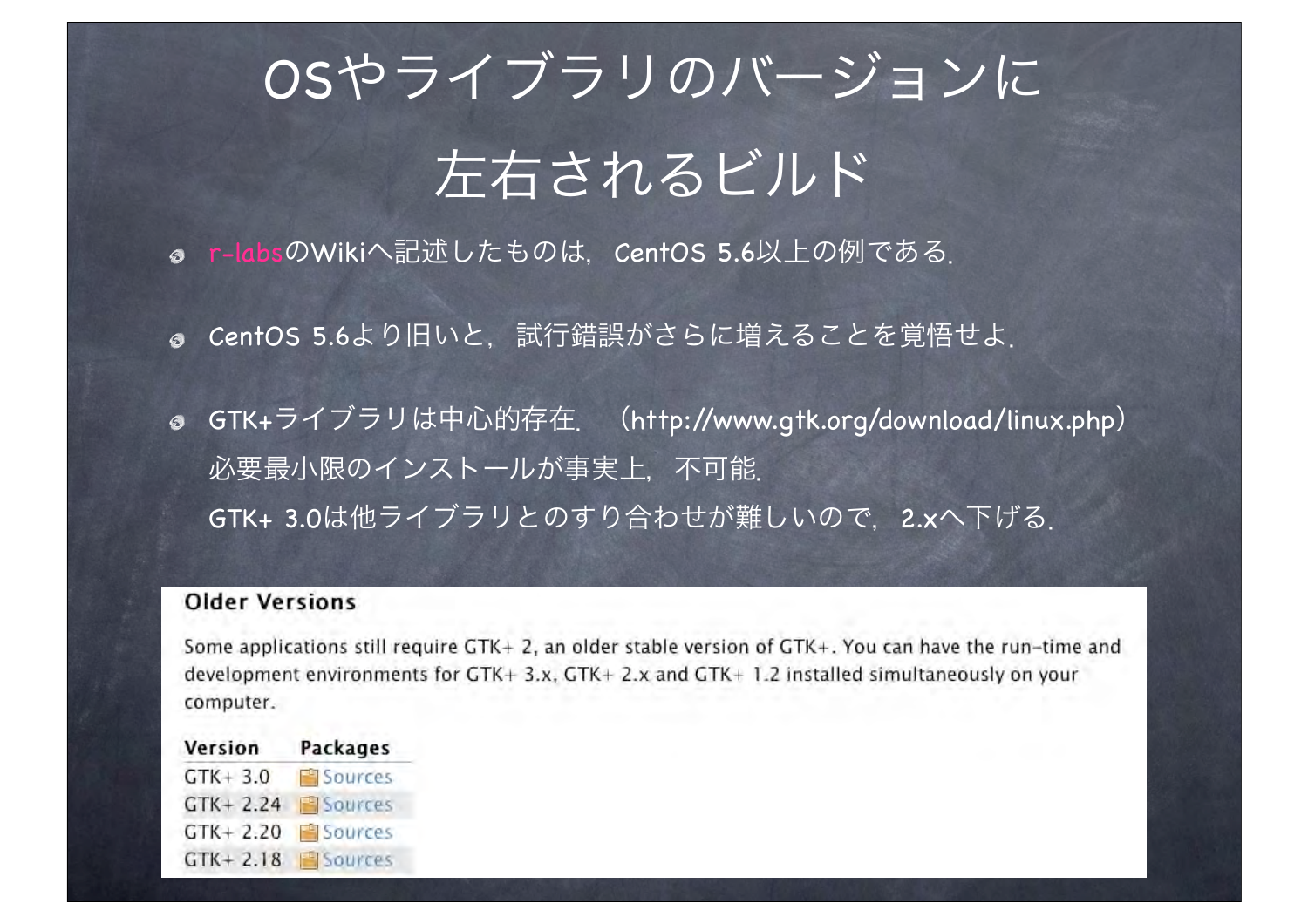## GTK+ 2.xの選択肢

#### ● もしOSのバージョンが旧かったら… GTK+ 2.14 まで下げる.

\$ cat /etc/redhat-release CentOS release 4.7 (Final) \$ pwd /usr/local/src/qtk+-2.24.8 \$ ./configure --prefix=/usr/local

configure: error: Package requirements (glib-2.0 >= 2.27.3 pango >=  $1.20$  $cairo \ge 1.6$ atk  $>= 1.29.2$  $qdk-pixbuf-2.0$  >= 2.21.0) were not met:

Requested 'qlib-2.0 >=  $2.27.3'$  but version of GLib is 2.4.7 Requested 'atk >= 1.29.2' but version of Atk is 1.8.0 Requested 'pango >= 1.20' but version of Pango is 1.6.0 No package 'cairo' found Requested 'qdk-pixbuf-2.0 >= 2.21.0' but version of GdkPixbuf is 2.4.13

 $$$   $$$  /lib/libc.so<sup>\*</sup> GNU C Library stable release version 2.3.4, by Roland McGrath et al. Copyright (C) 2005 Free Software Foundation, Inc.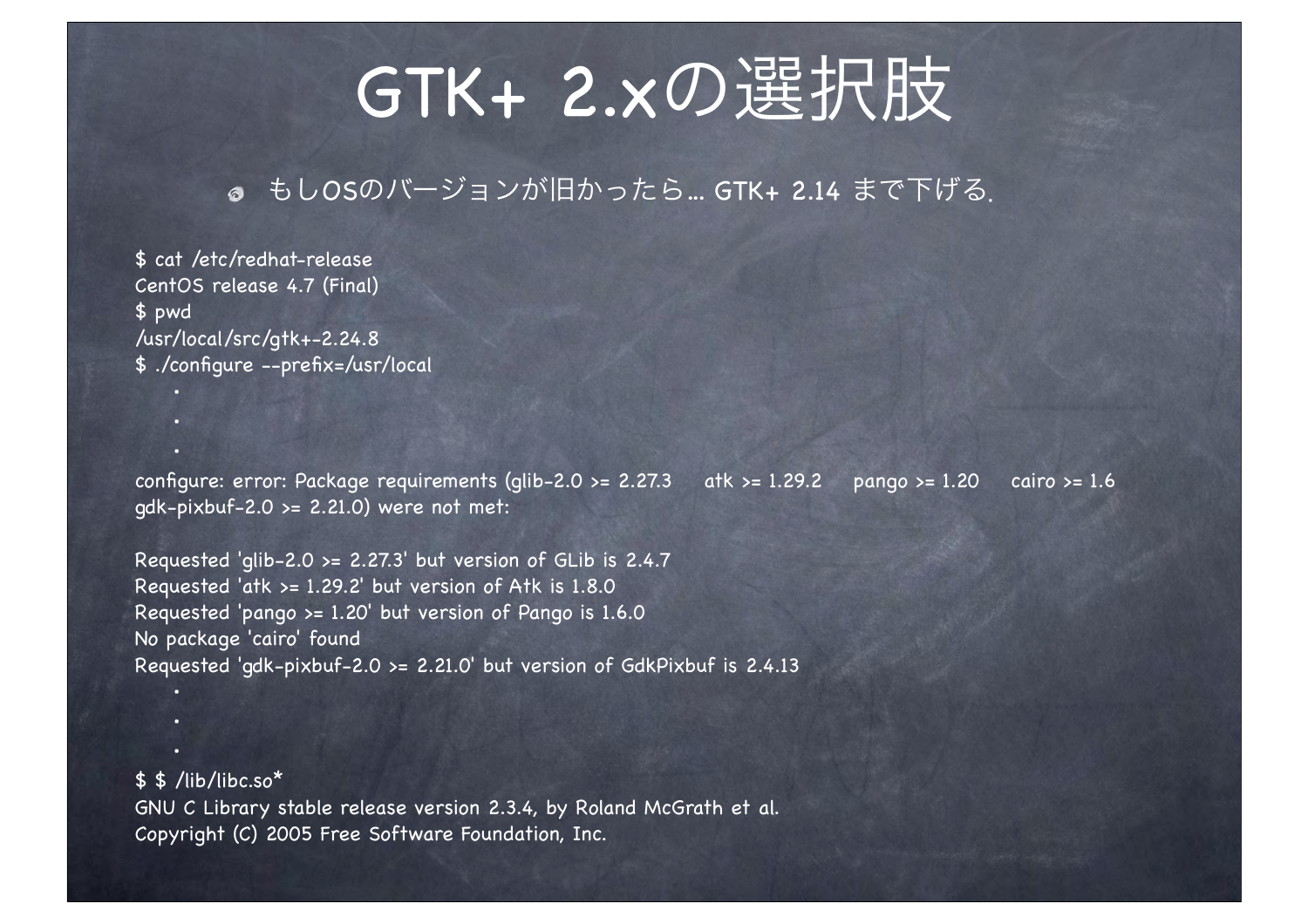## GNOMEビルドのヒント

● yumはダメといったが, "\*-devel" のインストールには都合が良いので, 最初にイ ンストールリストを調べ,必要に応じでインストールしておくほうが良い.

実はインストールの順番に意味があったりする. 特にcairoとpangoの関係

> \$ find /usr/local/src -name pangocairo.h -print /usr/local/src/pango-1.17.5/pango/pangocairo.h

configure 時にグラフィクス関連ライブラリが不要と指定する. 【例】http://developer.gnome.org/gtk3/stable/gtk-building.html

\$ grep "¥--disable" configure

\$ ./configure --prefix=/usr/local --disable-jpeg

インストール後にライブラリの依存関係をチェックする.

\$ grep "/usr/lib" /usr/local/lib/\*.la | grep dependency\_libs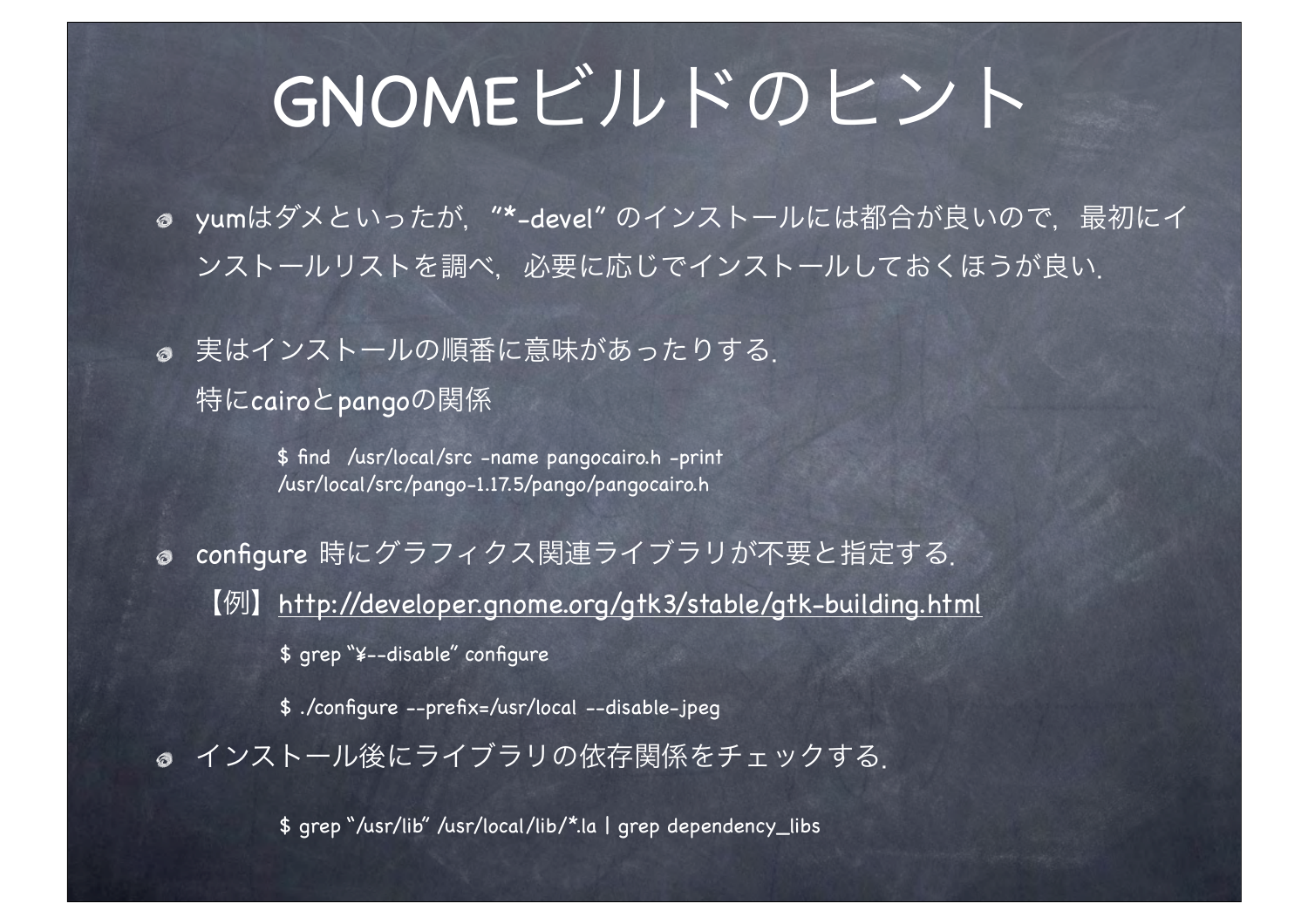## CentOS 4.7でビルドした例(1/2)

さらなる環境変数

CAIRO\_BACKEND\_CFLAGS=/usr/local/include/cairo CAIRO\_BACKEND\_LIBS=/usr/local/lib FREETYPE\_CONFIG=/usr/local/bin/freetype-config

bashのバージョンアップ (goffice)

/usr/local/bin/bash-3.1

● インクルード・ヘッダファイルの追加 (AbiWord)

ev\_UnixKeyboard.cpp 内の適当な位置へ #include <X11/Xkeysym.h> を追加

● ヘッダファイルを他環境から調達(gdk-pixbuf-csourceがうまく動作しない時の対処療法)

gnumeric-1.10.16/src/pixmaps/gnumeric-stock-pixbufs.h

● アセンブラ・コードの修正 (gdk-pixbuf)

行先頭に "//" を挿入してコメンアウトするのが2ファイル計4箇所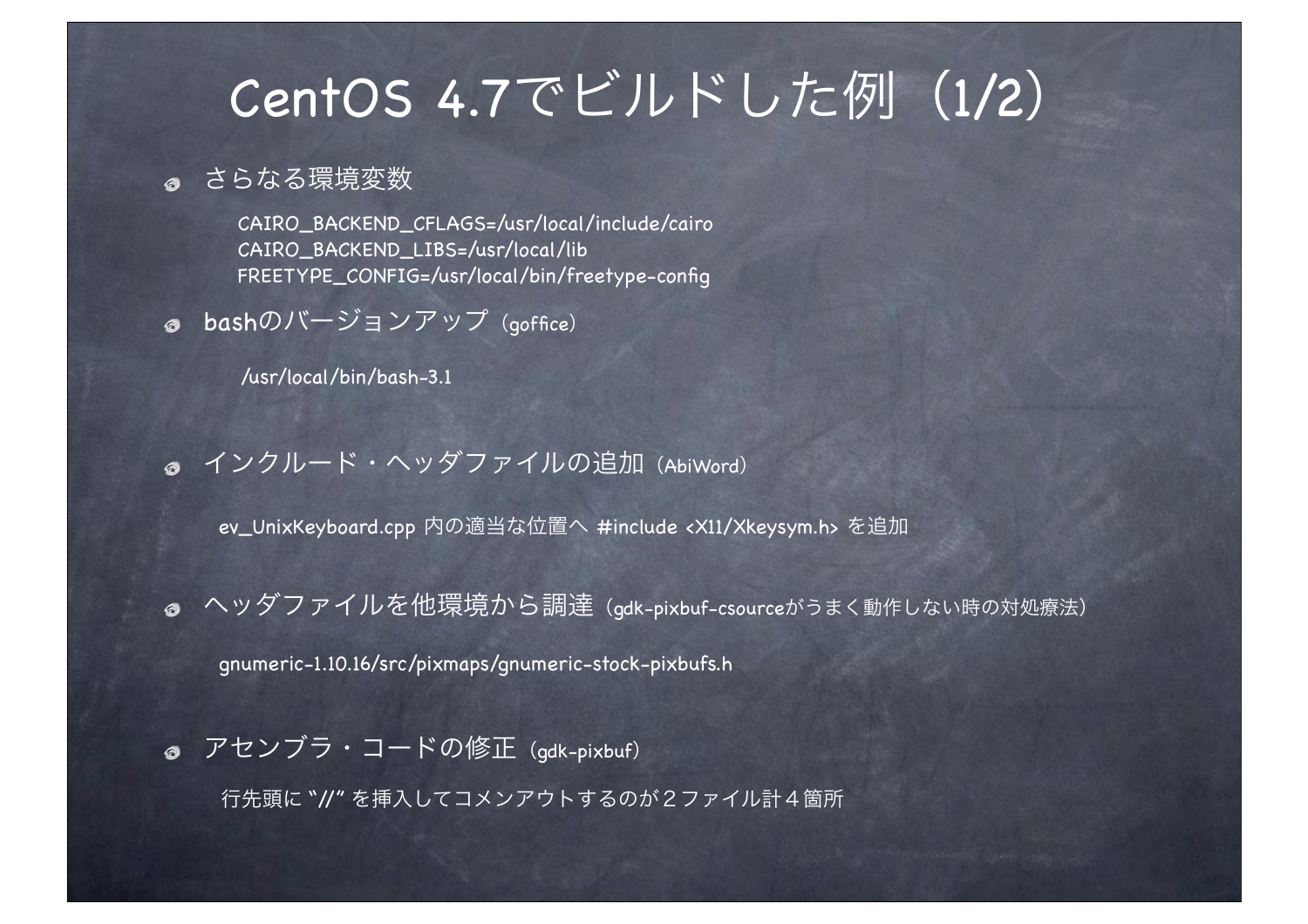## CentOS 4.7でビルドした例(2/E)

| $$$ paco -a       |                   |                                   |
|-------------------|-------------------|-----------------------------------|
| abiword-2.8.6     | gdk-pixbuf-2.22.1 | libIDL-0.8.14                     |
| atk-1.26.0        | gettext-0.18.1.1  | $\overline{\text{libpng-1.0.51}}$ |
| $bash-3.1$        | $glib-2.28.8$     | libpng- $1.5.4$                   |
| cairo-1.4.12      | gnumeric-1.10.16  | librsvg-2.34.0                    |
| cairo-1.6.4       | goffice-0.8.17    | libtool-2.4.2                     |
| fontconfig-2.5.91 | gtk+-2.14.7       | ORBit2-2.14.19                    |
| freetype-2.3.5    | intltool-0.40.3   | pango-1.17.5                      |
| fribidi-0.19.2    | jpeg-8d           | pango-1.20.5                      |
| GConf-2.4.0.1     | libffi-3.0.10     | pixman-0.19.2                     |
| gdk-pixbuf-2.21.7 | libgsf-1.14.22    | pkg-config-0.26                   |

8.14 poppler-0.18.3  $.0.51$  tiff-3.9.2  $b.5.4$  wv-1.2.4  $2.34.0$  xlhtml 2.4.2 **XML-Parser-2.41**  $f(2.14.19)$  xz-5.0.3  $f: 17.5$   $zlib-1.2.5$ 

| $\frac{1}{2}$ yum list installed libxml2* libglade2* |             |           |
|------------------------------------------------------|-------------|-----------|
| <b>Installed Packages</b>                            |             |           |
| libglade2.i386                                       | $2.4.0 - 5$ | installed |
| libglade2-devel.i386                                 | $2.4.0 - 5$ | installed |
| likxml2.i386                                         | 2.6.16-12.6 | installed |
| libxml2-devel.i386                                   | 2.6.16-12.6 | installed |
|                                                      |             |           |

できるだけ上位のバージョンにする「努力」はあまりしていない. それでも疲れた...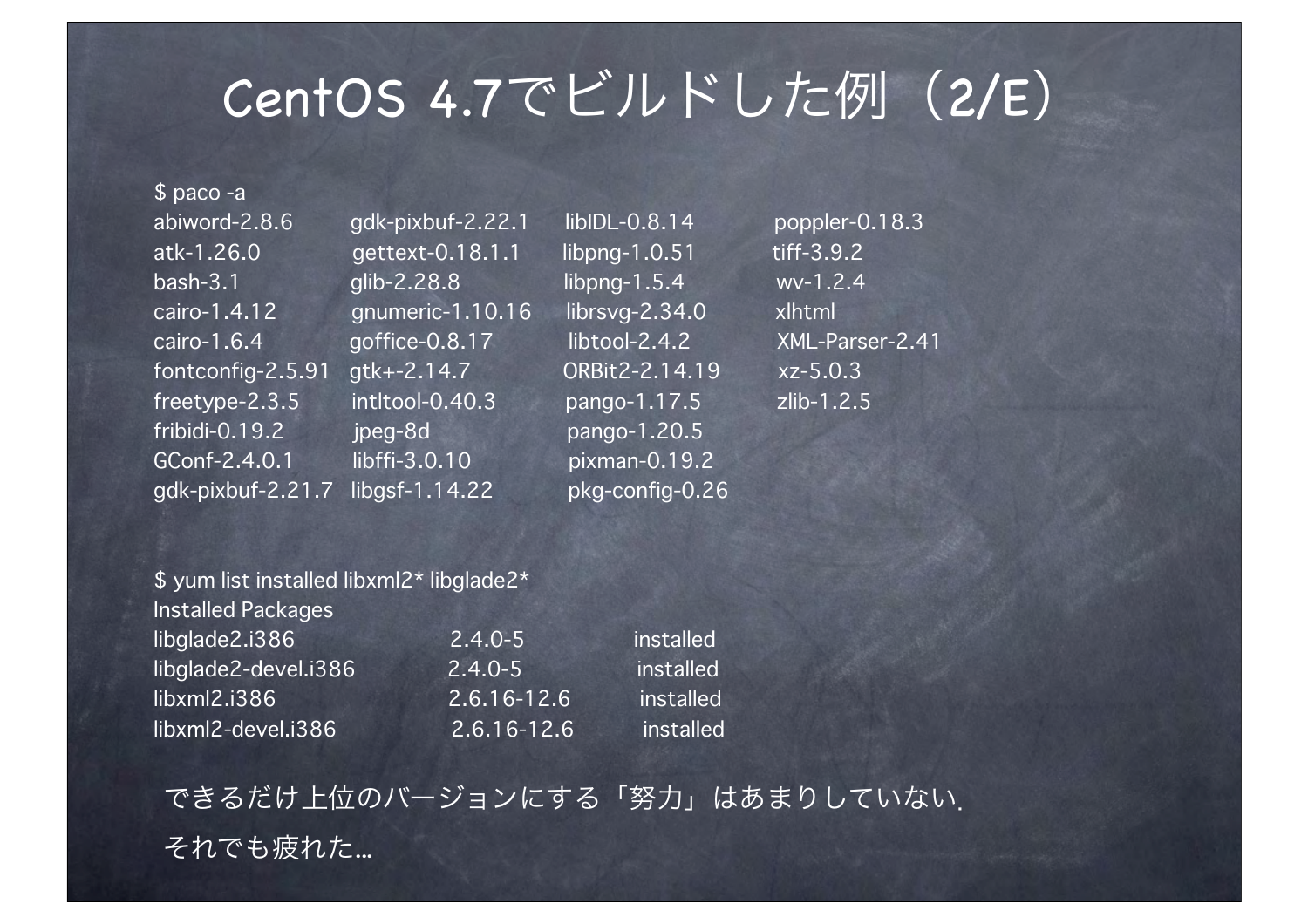## 平文抽出とインデックス作成 (1/2)

#### ● 平文抽出の例

```
#! /bin/sh
case "$1" in
*.pdf)
       pdftotext "$1" "$2"
        ;;
*_{x|s} tmpdir=`mktemp -d /tmp/estfilter.XXXXXXXX`
       ssconvert -S --export-type Gnumeric_stf:stf_csv "$1" $tmpdir/%n 2>&1 | egrep -v '(^$|^MISSING 
anchor for obj |: EXCEL: unhandled excel object of type MS Drawing )'
       cat $tmpdir/* > "$2"
       /bin/rm -rf $tmpdir
       ;;
*.doc)
       # wvWare --charset=UTF-8 --nographics $1 > $2
       abiword --to txt --to-name $2 $1
       ;;
esac
```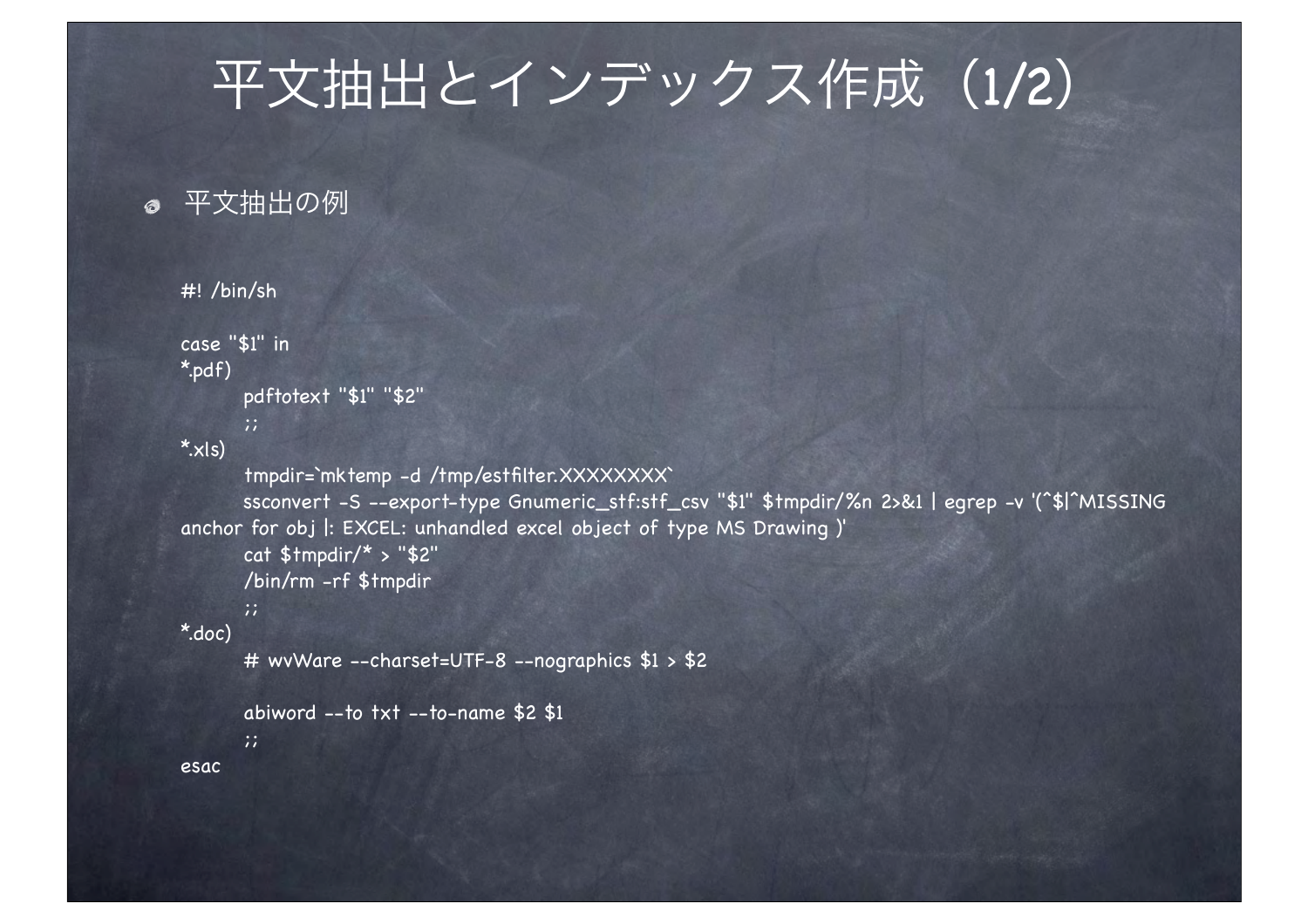## 平文抽出とインデックス作成(2/E)

#! /bin/sh

```
case "$1" in
*.ppt)
    ppthtml $1 > $2
    ;;
esac
```
Hyper EstraierがHTML対象に検索できることを利用している.

### インデックス作成の例

#! /bin/sh

echo

date

/usr/local/bin/estcmd gather -il ja -fx .pdf,.xls,.doc T@estfiltert.sh -fx .ppt H@estfilterh.sh -pc utf-8 -lf  $-1$   $-1$   $-1$   $\frac{4}{3}$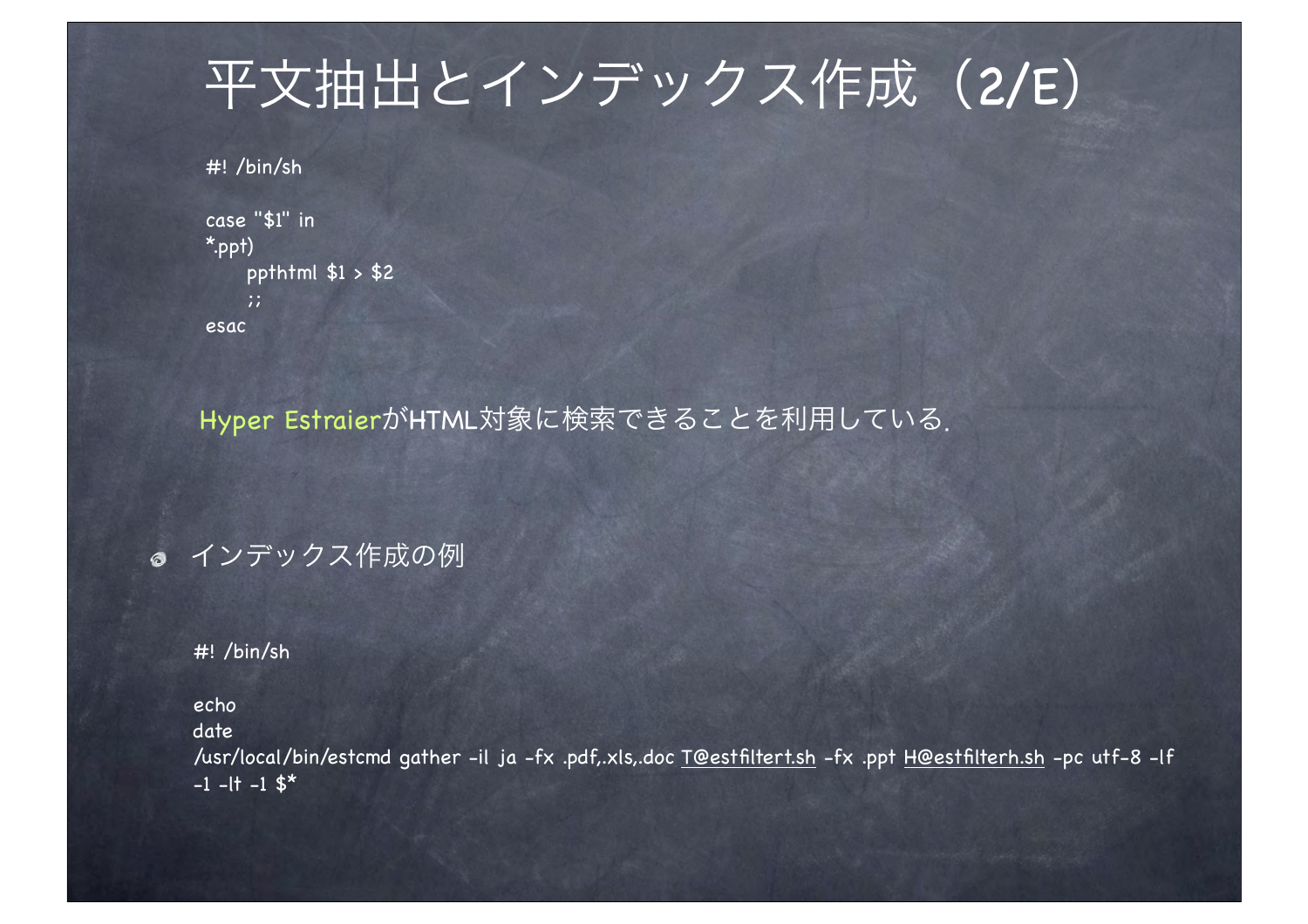# DMSFとXapian search plugin

添付ファイルの全文検索プラグインとどちらが簡単か?

DMSFの方が悩みが少ない.(後述)

| 実験したい要望の窓口<br>検索                                            | お能の表面に貼る<br>$\overline{\phantom{a}}$                                                                           | 実験したい要望の窓口 ↓                 |
|-------------------------------------------------------------|----------------------------------------------------------------------------------------------------------------|------------------------------|
| お能の表面に貼る<br>変更                                              | 実験したい要望の窓口 ◆ 図 すべての単語 □ タイトルのみ<br>□ チケット □ ニュース □ 文書 □ 更新履歴 ■ Wikiページ □ メッセージ ■ Dmsf ファイル ■ Dmsf フォルダ ■ 添付ファイル |                              |
|                                                             |                                                                                                                |                              |
| 結果 (2)                                                      |                                                                                                                | Dmsf $7 \times 1$ $\cup$ (2) |
| 20111020ラボ - 20111020ラボ,txt<br>お薦の表面に熱る<br>2011/10/19 14:25 |                                                                                                                |                              |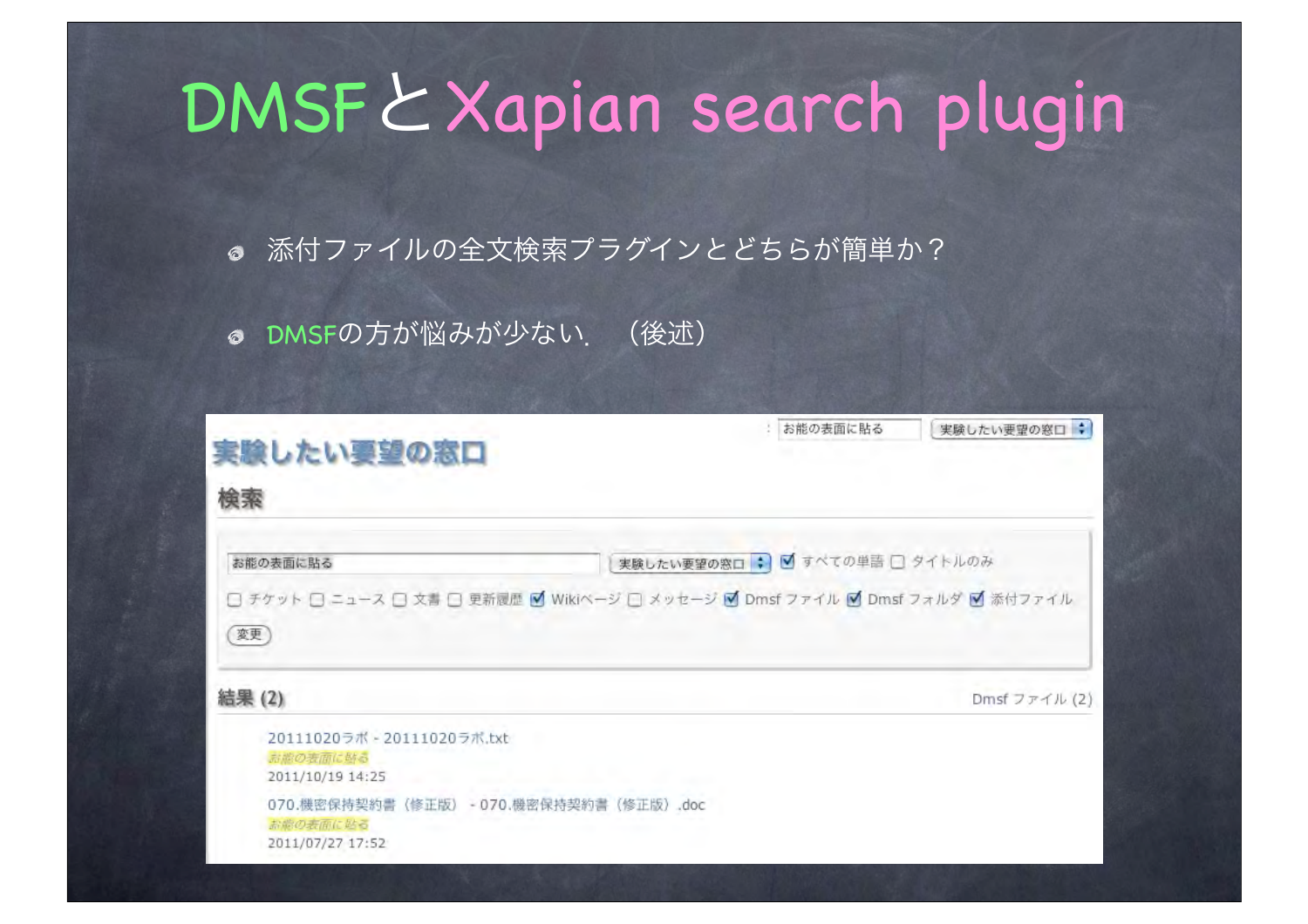# Redmineのディレクトリ構造

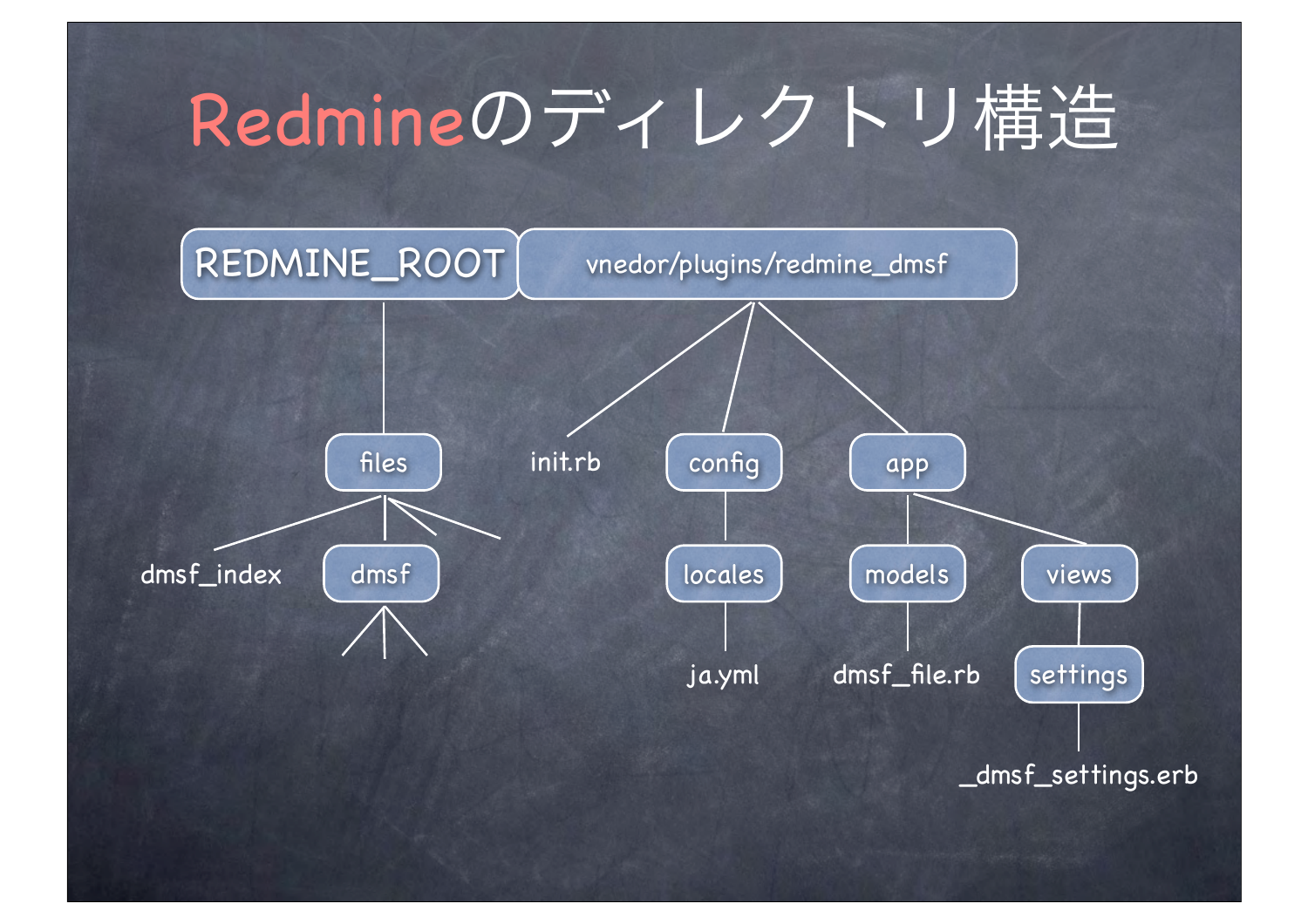### config/locales/ja.ymlの修正

#### ● コード中のラベルも含めて, Xapian から Estraier へと修正する.

#### @@ -156,7 +156,7 @@

- :error\_file\_storage\_directory\_does\_not\_exist: "ファイル保存フォルダが存在せず作ることもできません" :error\_file\_can\_not\_be\_created: "ファイルを保存フォルダに作ることができません" :error\_wrong\_zip\_encoding: "Zip エンコーディングが正しくありません"
- :warning\_xapian\_not\_available: "Xapian が利用できる状態になっていません"
- + :warning\_estraier\_not\_available: "Hyper Estraier が利用できる状態になっていません" :menu\_dmsf: "DMSF"
	- :label\_physical\_file\_delete: "物理ファイルの削除"
	- :user\_is\_not\_project\_member: "あなたはプロジェクトのメンバーではありません"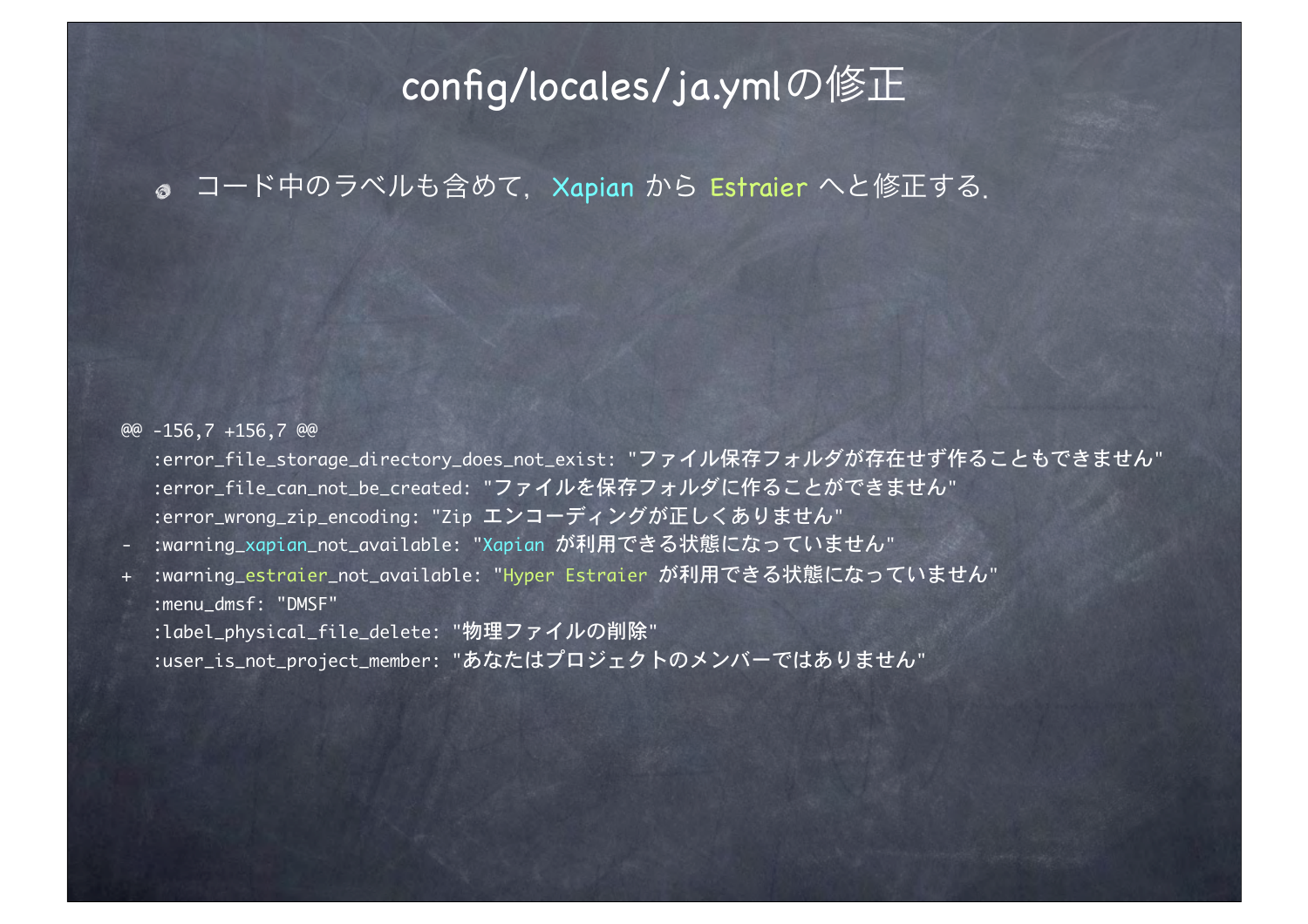## init.rbの修正

#### 日本語対応である意味をバージョン番号へ与える.

@@ -29,7 +29,7 @@<br>mame "DMSF" ᴆᴆauthor "Vít Jonáš" description "Document Management System Features"  $-$  version "1.2.1" + version "1.2.1-JP" url "<u>http://code.google.com/p/redmine-dmsf/</u>"<br>author\_url "<u>mailto:vit.jonas@gmail.com</u>"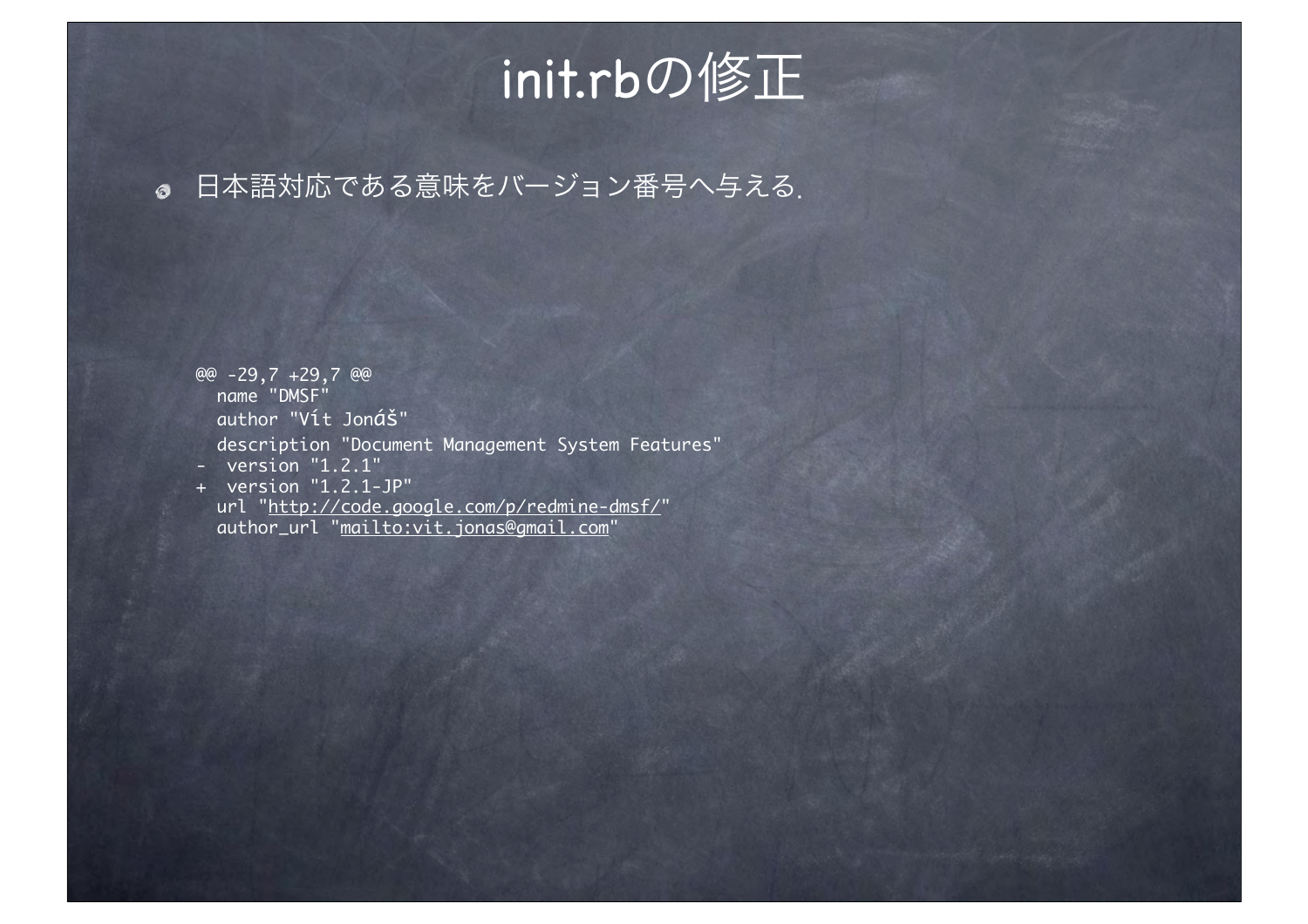### **app/views/settings/\_dmsf\_settings.erb**の修正

● ロードする (require する) ライブラリを xapian から estraier へ変更する.

@@ -75,22 +75,22 @@

 $\frac{1}{2}$ <% begin

- require 'xapian'
- xapian\_disabled = false
- + require 'estraier'
- + estraier\_disabled = false rescue LoadError %>
- <p class="warning"><%= l(:warning\_xapian\_not\_available) %></p>
- -<% xapian\_disabled = true
- + <p class="warning"><%= l(:warning\_estraier\_not\_available) %></p>
- +<% estraier\_disabled = true end %>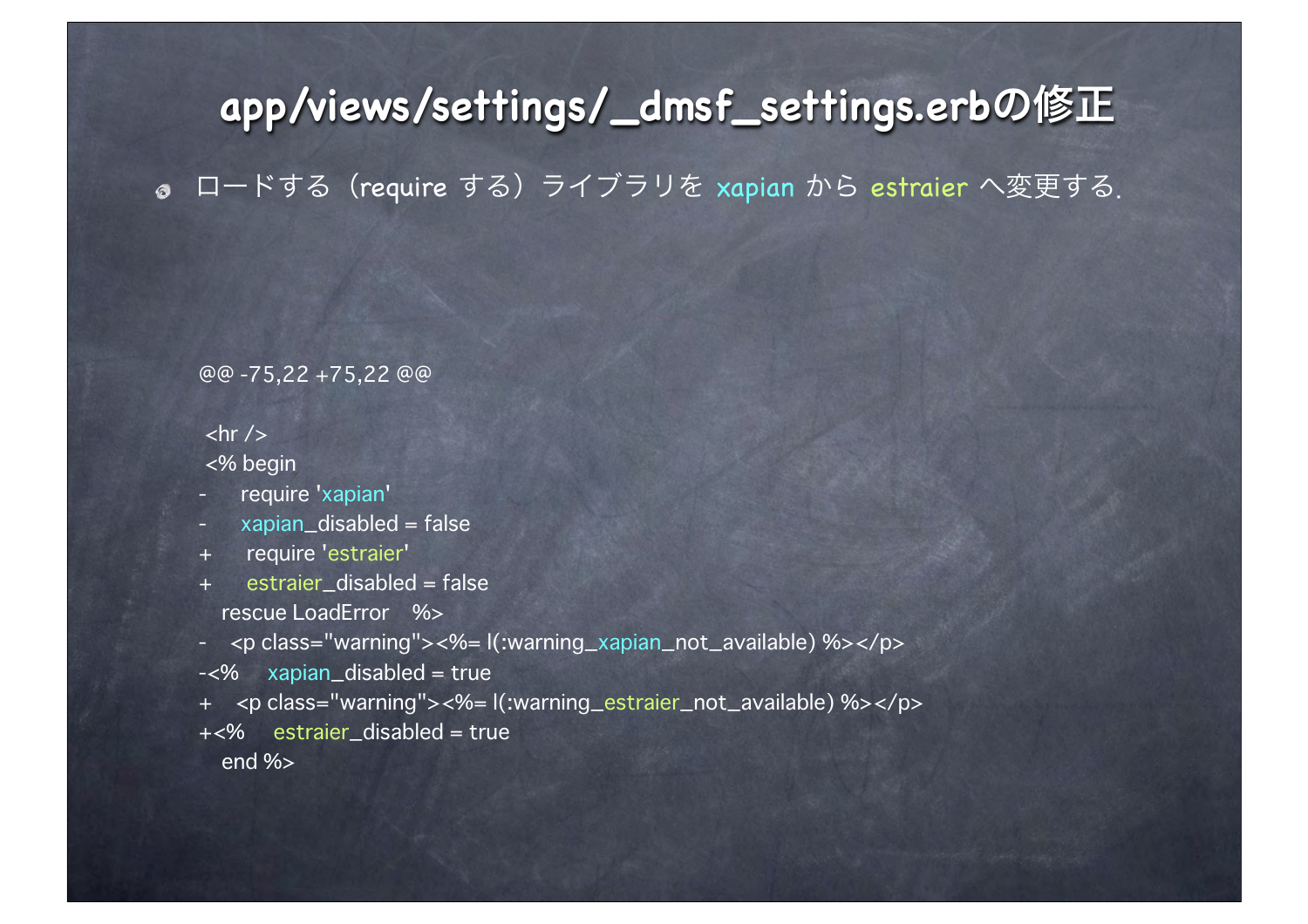## app/models/dmsf\_file.rbの修正

#### ● 検索機能本体の修正

database.nil 以下は大幅に構造が異なるので、ざっくりと入れ替える.

```
unless database.nil?
# create a search condition object
cond = Estraier::Condition::new
# set the search phrase to the search condition object
queryString = tokens.join(options[:all_words] ? ' AND ': ' OR ')
cond.set_phrase(queryString )
# get the result of search
result = database.search(cond)
if result
     # for each document in the result
    dnum = result.doc_num
    for i in 0...dnum
    # retrieve the document object
       doc = database.get_doc(result.get_doc_id(i), 0)
       next unless doc
       # display attributes
       uri = doc.attr("@uri")
       if uri
         filename = uri.sub(\frac{\lambda}{\lambda})/\lambda, ")
```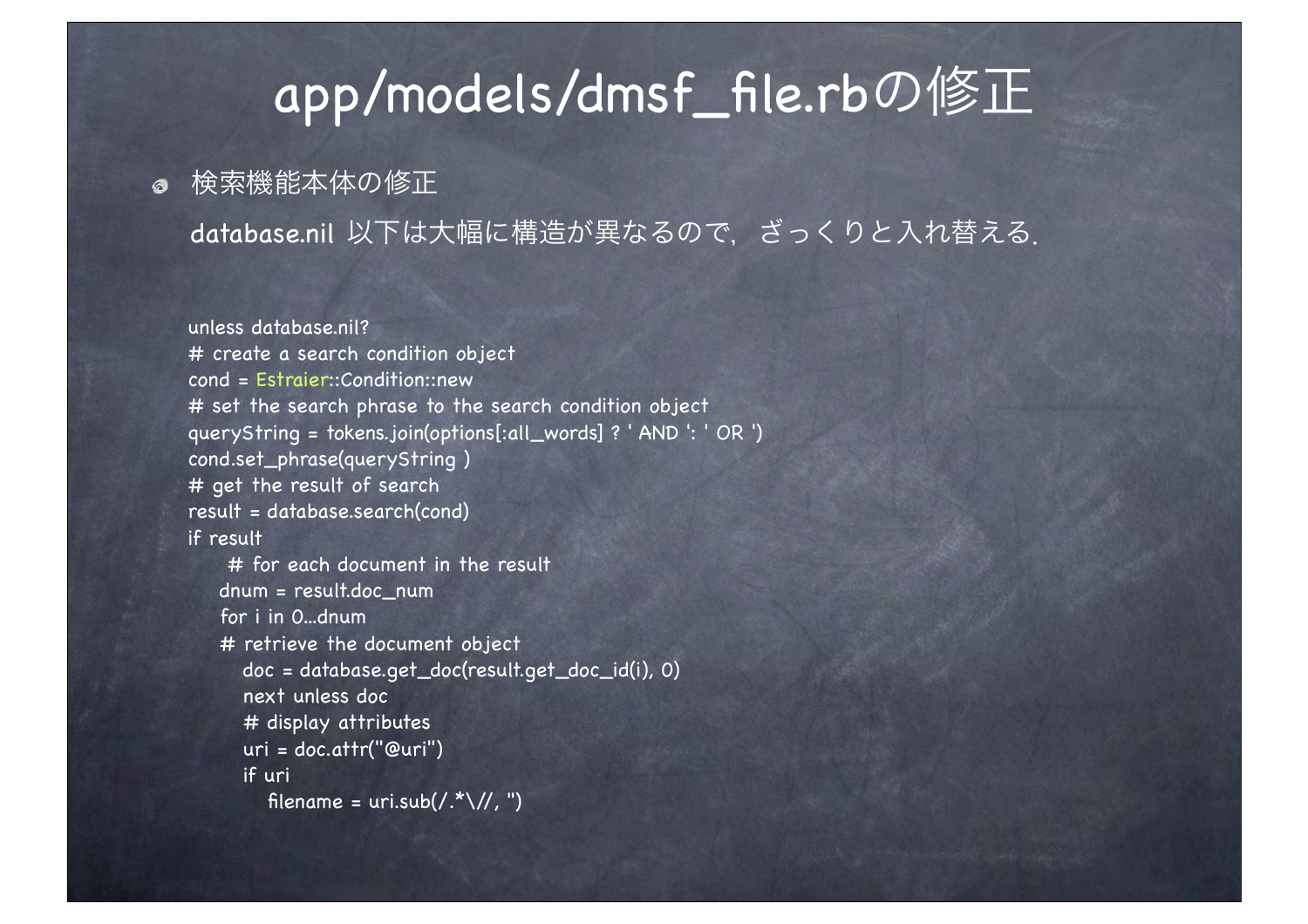## Xapian search pluginでは?

● そもそも名前からして悩みどころだ! それでも「修正」に留めねば.

● ポリシーを r-labs へ (いっぱい) 書き留めた が,トリッキーだったかもしれない. (悩み多し)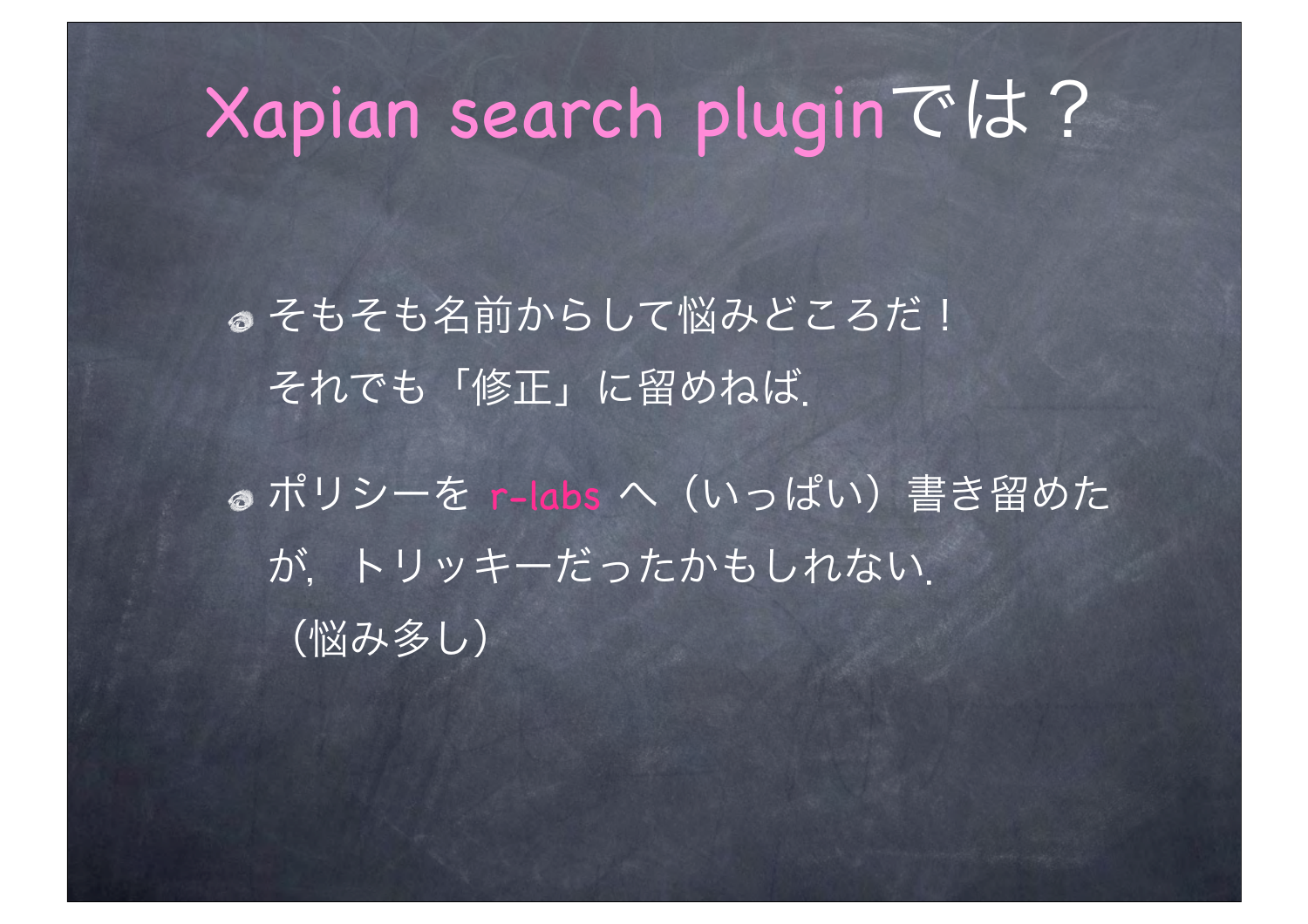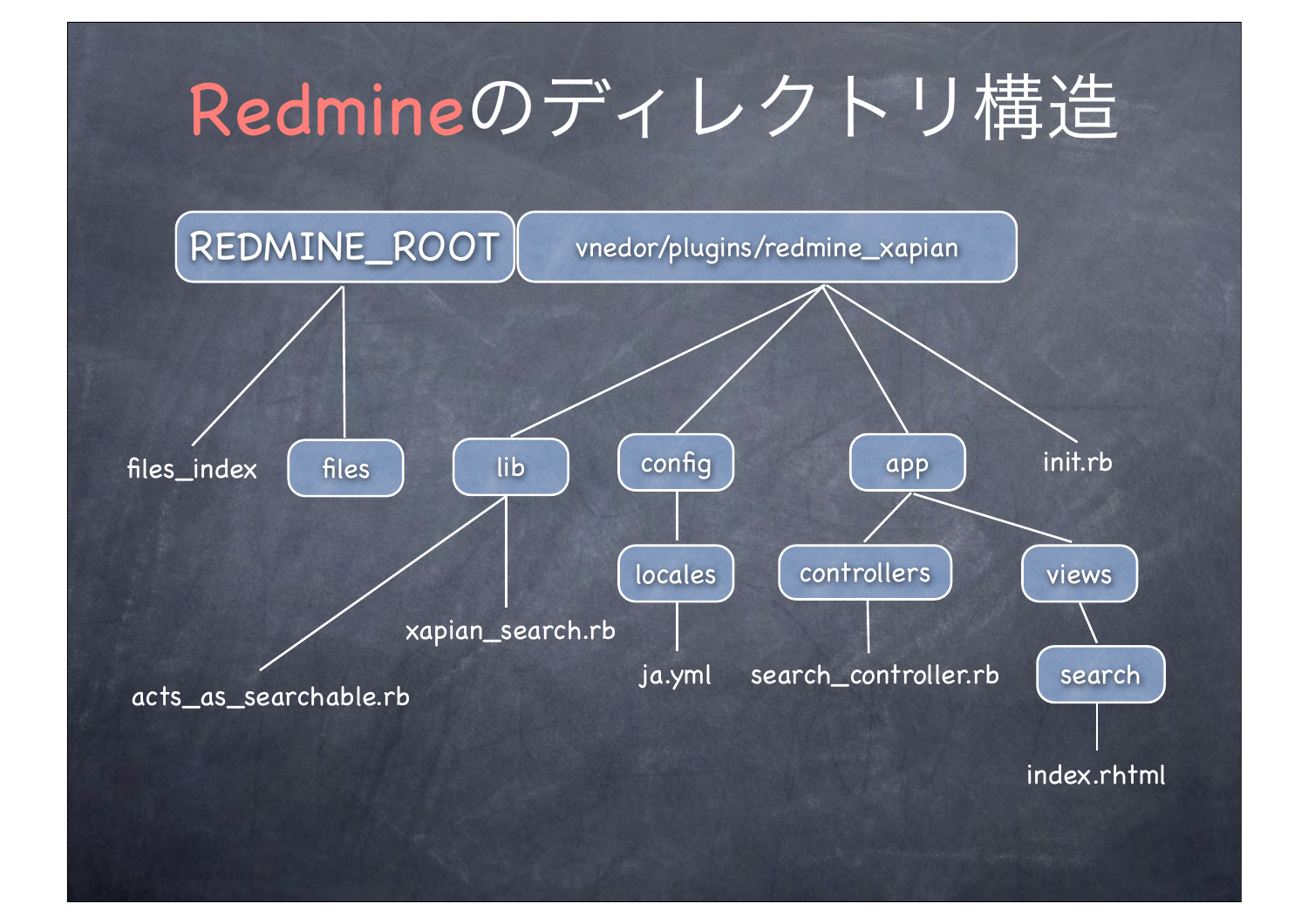## config/locales/ja.ymlを追加

#### ● 英語メニューをベースにして、日本語メニューを作成する.

label\_enable\_redmine\_xapian: "hyper estraier による添付ファイル検索を可能にする" label\_index\_database: "hyper estraier 検索インデックスディレクトリ"

label\_document: "ドキュメント"

label\_stemming\_lang: "Stemming Language (注: estraier版では未使用) " label\_enable\_xapian\_on\_search: "検索画面でhyper estraier使用可"

label\_database\_error: "検索インデックスエラー。Hyper Estraier利用環境を構築してください。"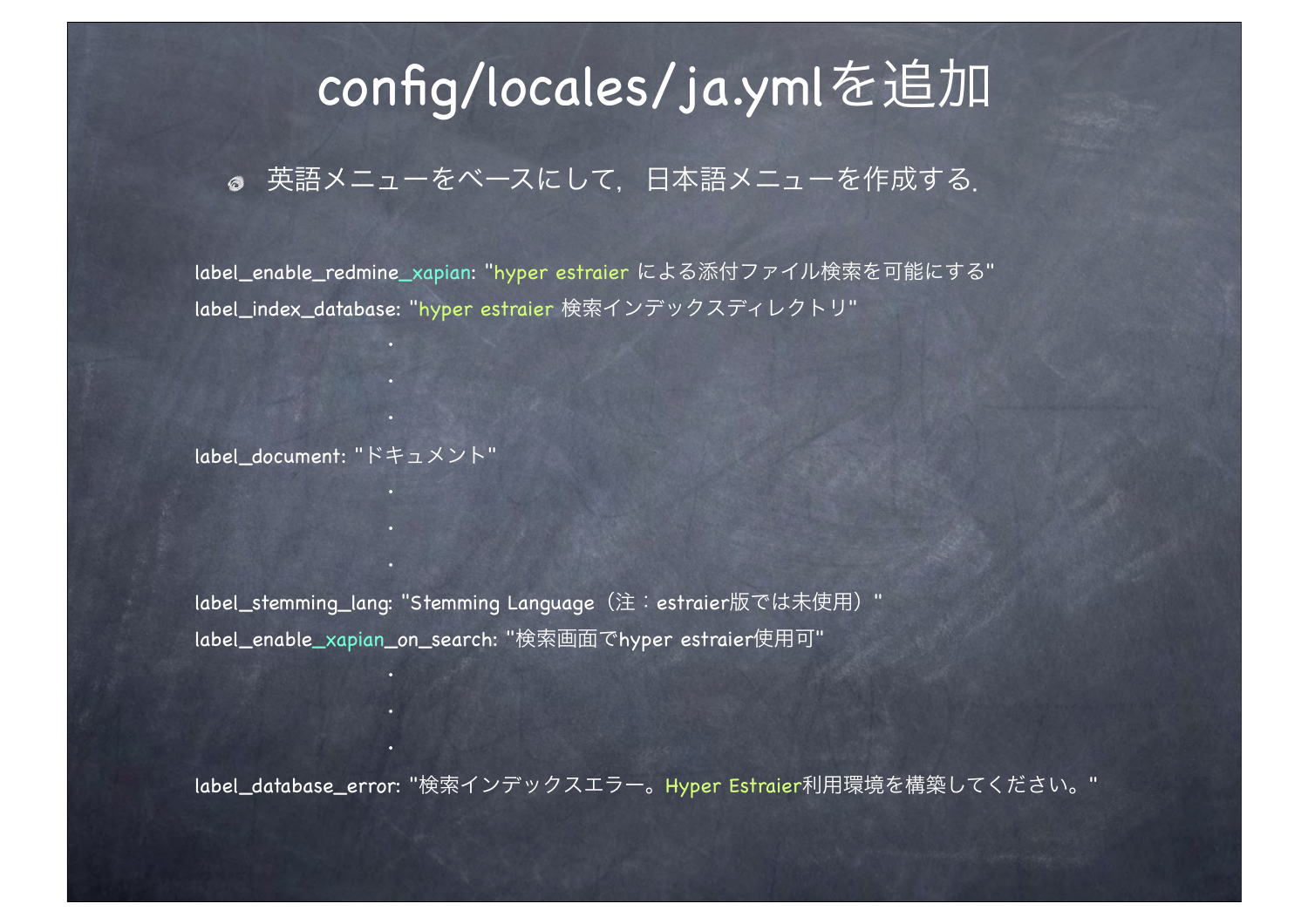## init.rbの修正

- ライブラリ名称を xapian から estraier に変更する.警告内の文字列も同様 に変更する.
- 日本語対応である意味をバージョン番号へ加える.

#### @ -7,10 +7,10 @@

#### begin

- require 'xapian'
- + require 'estraier'
	- \$xapian\_bindings\_available = true

#### rescue LoadError

- Rails.logger.info "REDMAIN\_XAPIAN ERROR: No Ruby bindings for Xapian installed !!.
- PLEASE install Xapian search engine interface for Ruby."
- Rails.logger.info "REDMAIN\_XAPIAN ERROR: No Ruby bindings for Hyper Estraier installed !!. PLEASE install Hyper Estraier search engine interface for Ruby."

- version '1.2.1'
- version '1.2.1-JP'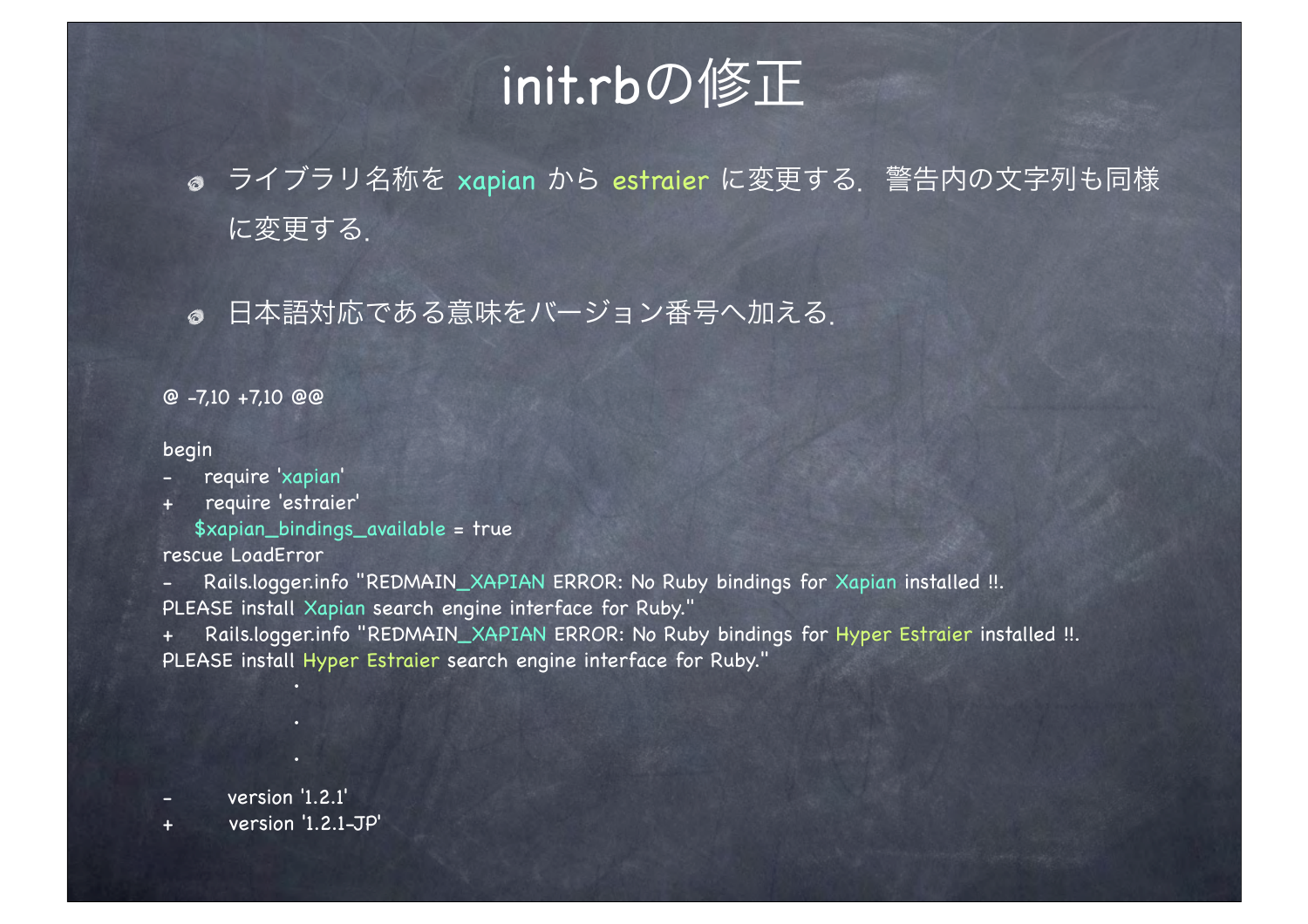## app/controllers/search\_controller.rbの修正

検索エンジン estraier が利用できない場合の警告メッセージを追加する.

@@ -96,6 +96,7 @@ end

end

+ flash[:warning] = "warning: #{l(:label\_database\_error)}" unless @titles\_only || \$xapian\_bindings\_available

@results = @results.sort {|a,b| b.event\_datetime <=> a.event\_datetime}

if params[:previous].nil?

@pagination\_previous\_date = @results[0].event\_datetime if offset && @results[0]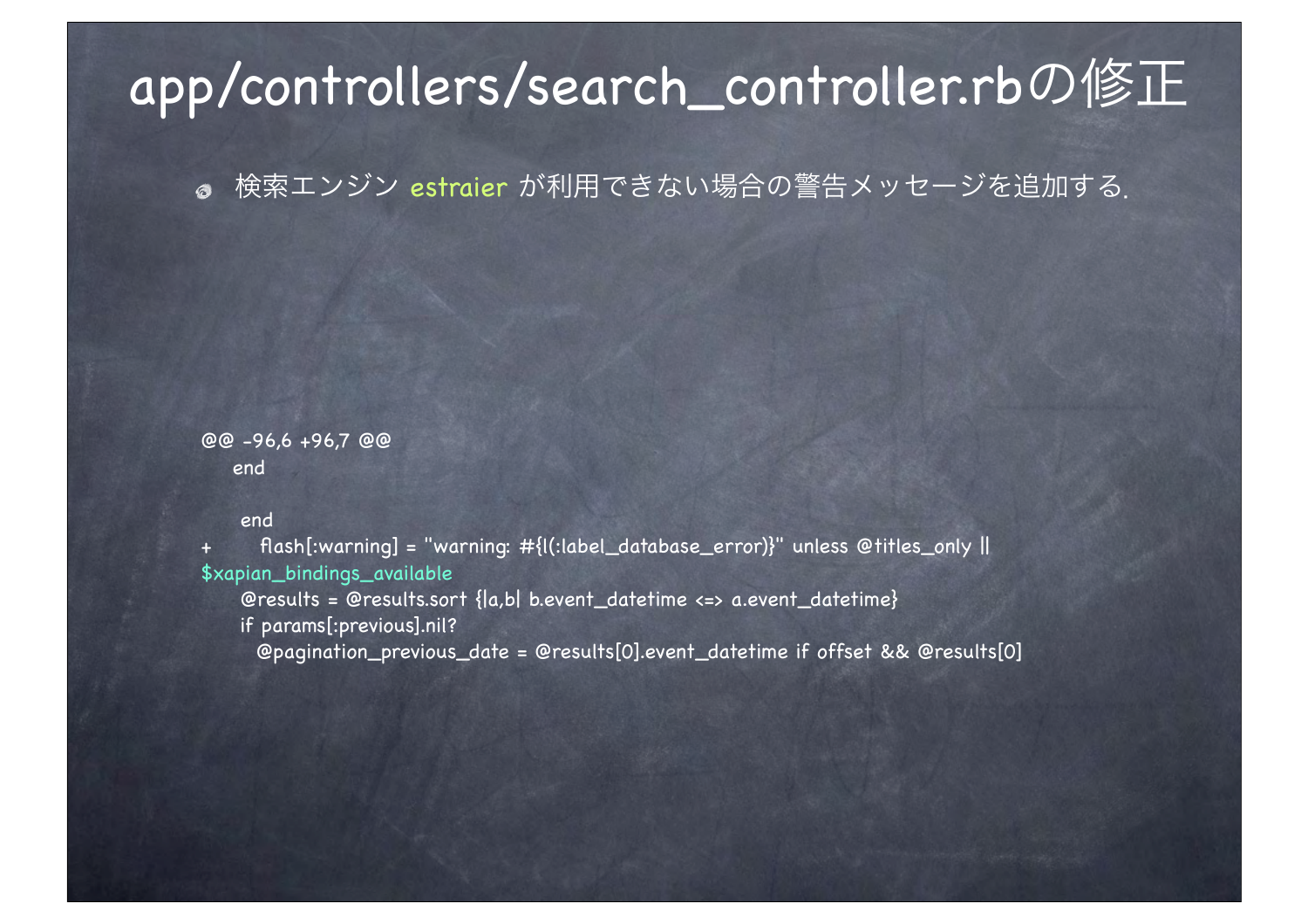## app/views/search/index.rhtmlの修正

#### 検索結果画面に表示される Stem等の xapian 関する設定部分を表示させない.

@@ -16,6 +16,7 @@ <% end %>  $\langle$ /p> <% logger.debug "DEBUG: object\_types from search: " + Redmine::Search.available\_search\_types.inspect %> +<% if false then %>

<% Setting.plugin\_redmine\_xapian['stem\_langs'].push(Setting.plugin\_redmine\_xapian['stemming\_lang']) unless Setting.plugin\_redmine\_xapian['stem\_langs'].include?(Setting.plugin\_redmine\_xapian ['stemming\_lang']) %>

```
<p>
@@ -31,6 +32,7 @@
```
<%end%> +<%end%> <p><%= submit\_tag l(:button\_submit), :name => 'submit' %></p> <% end %> </div>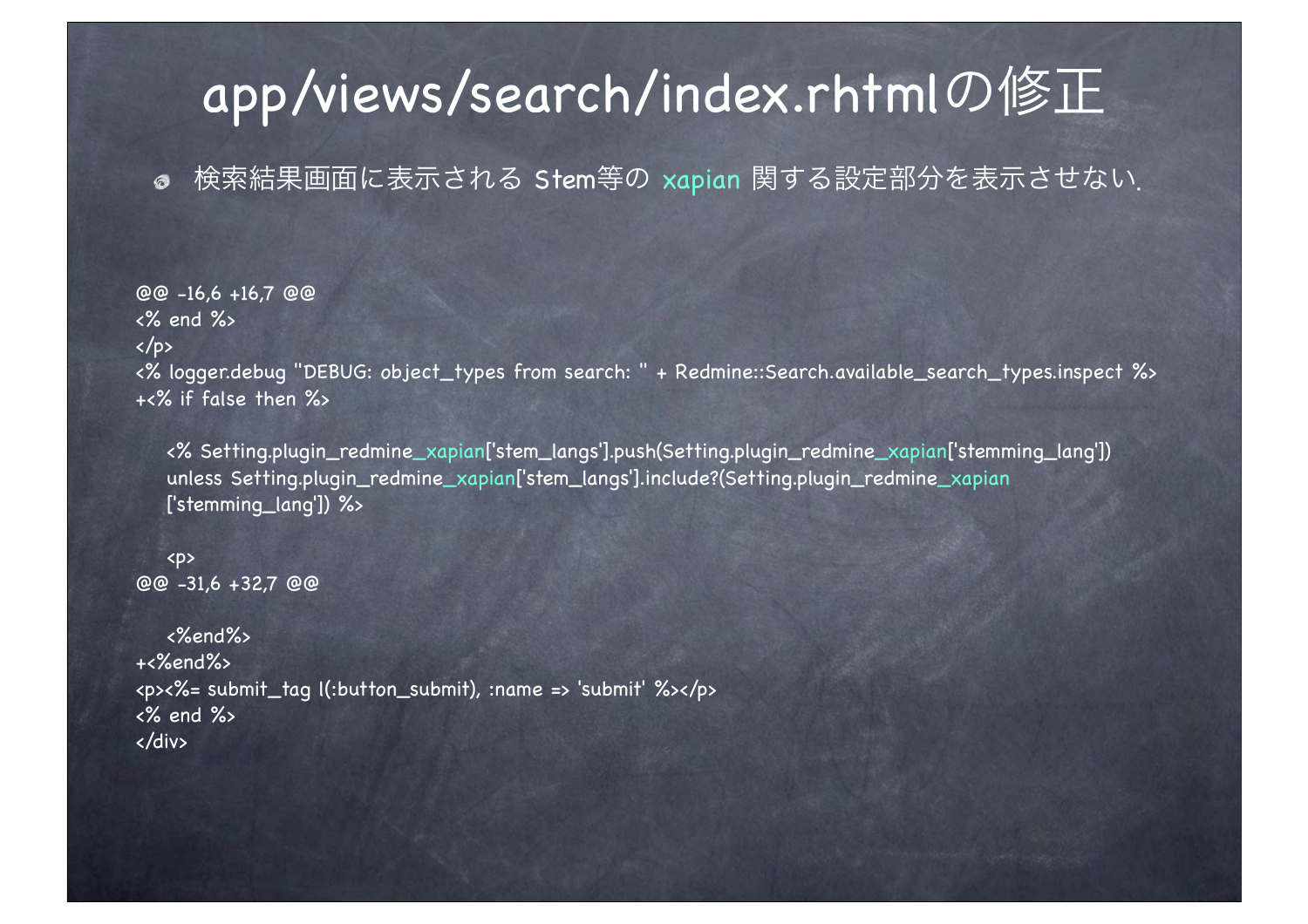### lib/acts\_as\_searchable.rbの修正

estraier 無しの場合でも,タイトルの検索を可能にさせる.

- ファイルが添付されているチケットやwiki,それぞれの閲覧権限に従って検索さ せる.(そもそもこれはオリジナルの改善である)
- **最新バージョンは Redmine 1.3 へ対応しているというが**, 疑わしい. REDMINE\_ROOT/vendor/plugins/acts\_as\_searchable を「上書き」する格好になっている.
- コードの詳細については r-labs を読んで下さい.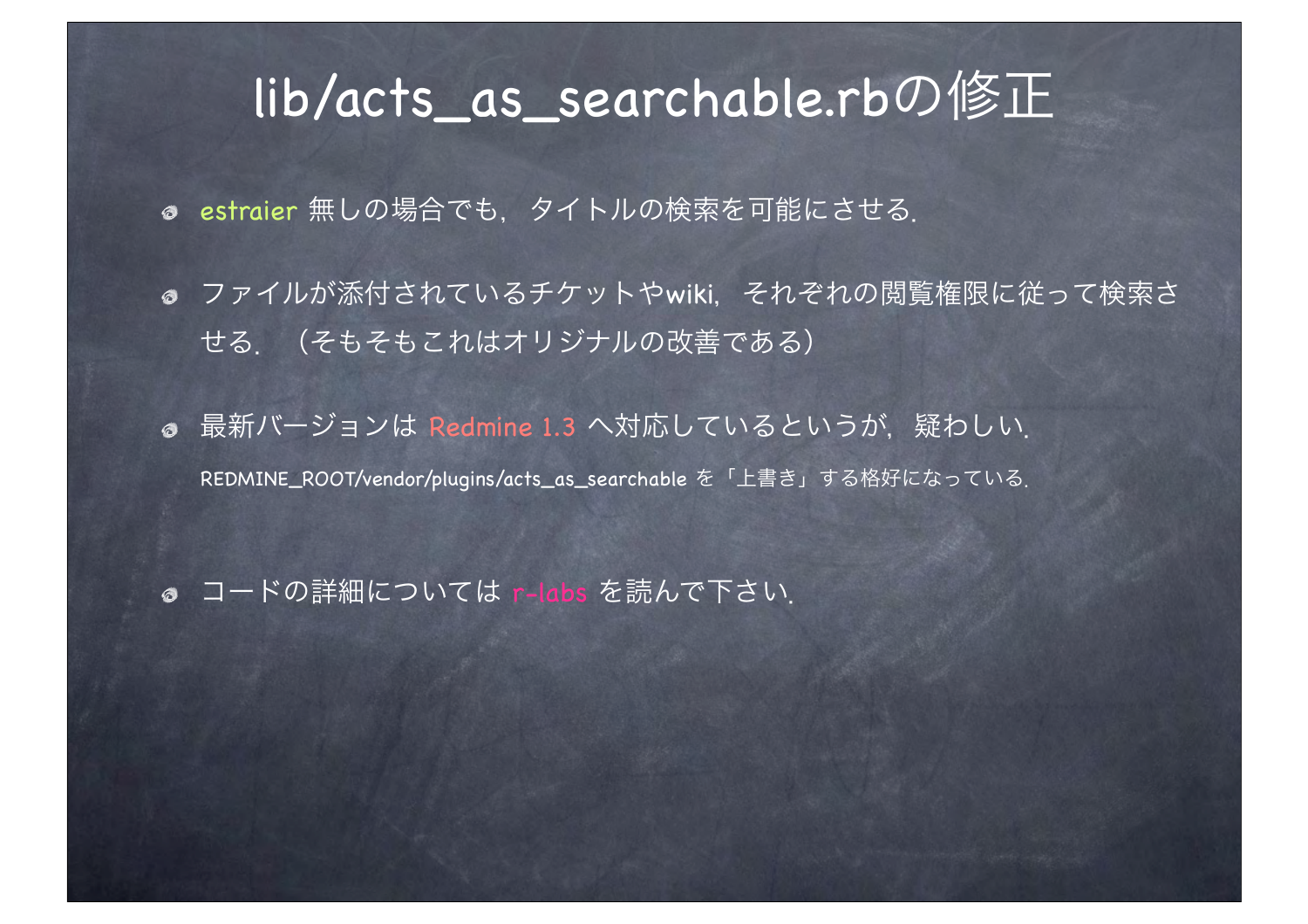## lib/xapian\_search.rbの修正

#### xapian と言いながら中身は estraier を利用する.

#### @@ -11,69 +11,56 @@

 Rails.logger.debug "DEBUG: user\_stem\_lang: " + user\_stem\_lang.inspect Rails.logger.debug "DEBUG: user\_stem\_strategy: " + user\_stem\_strategy.inspect Rails.logger.debug "DEBUG: databasepath: " + getDatabasePath(user\_stem\_lang)

- databasepath = getDatabasePath(user\_stem\_lang)
- + databasepath = getDatabasePath('')

#### begin

- database = Xapian::Database.new(databasepath)
- + database = Estraier::Database::new
- + unless database.open(databasepath, Estraier::Database::DBREADER)
- + return [xpattachments,0]
- + end

```
 rescue => error
```

```
 raise databasepath
```
return [xpattachments,0] end

#### # Start an enquire session.

- enquire = Xapian::Enquire.new(database)
- + enquire = Estraier::Condition::new
- +